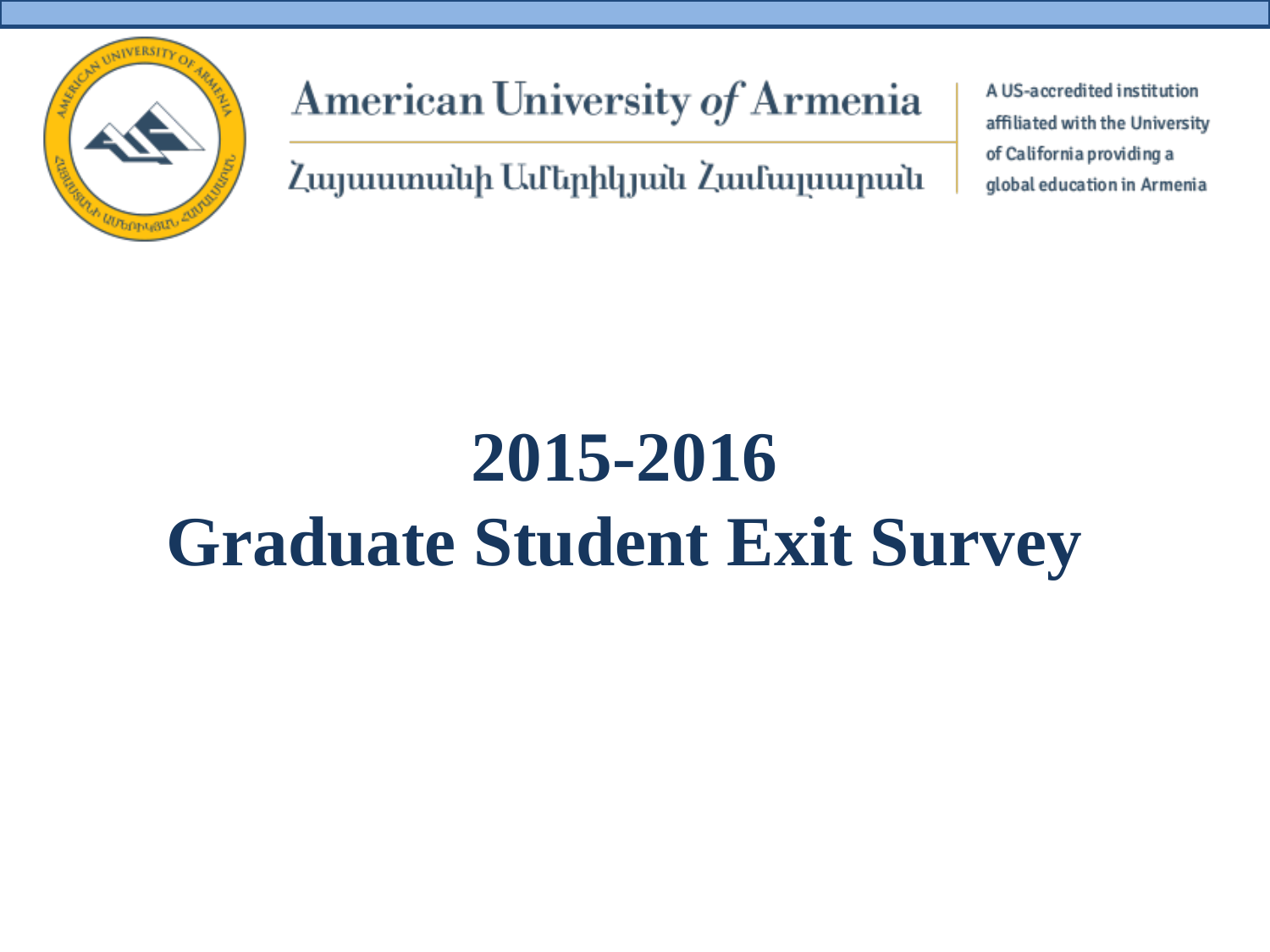#### **Content**

- **[Methodology](#page-2-0)**
- **[Response Rate and Background Profile](#page-3-0)**
- **[Employment Status During Graduate Studies](#page-6-0)**
- **[Further Education and Employment Plans](#page-8-0)**
- **[Academic Program](#page-11-0)**
- **[Educational Methods](#page-13-0)**
- **[Overall Experience in Academic Program](#page-16-0)**
- **[Support in the Degree Program](#page-17-0)**
- **[University Services](#page-18-0)**
- **[Graduate Education's Contribution to Student Development](#page-20-0)**
- **[Positive Highlights, Differences and Suggestions for Improvement](#page-21-0)**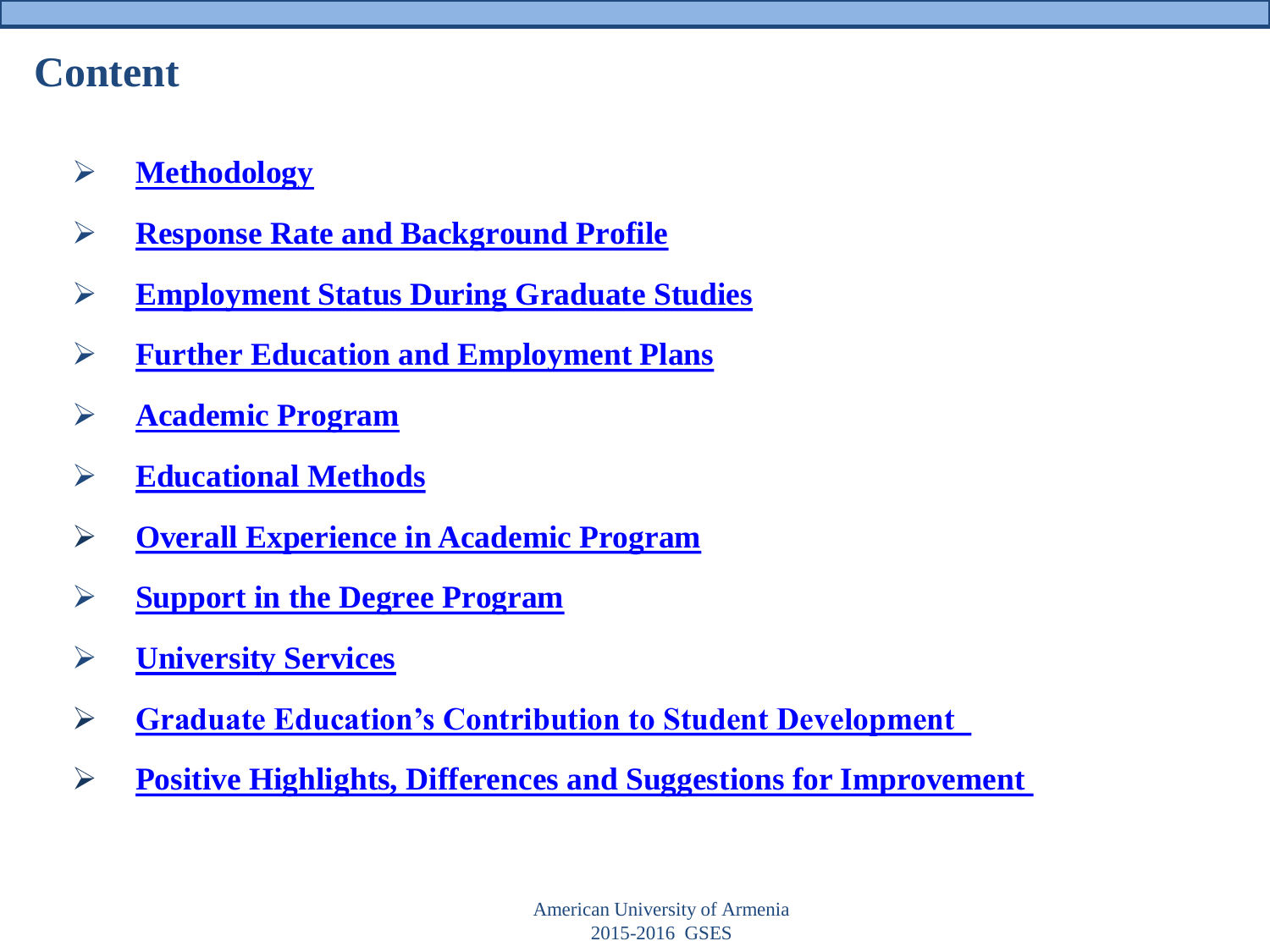#### **Methodology**

Main topics of survey questionnaire:

- educational experience
- academic programs and university services
- employment

Demographic data: gender

The link to the on-line survey questionnaire was e-mailed to 72 graduating students on November 3, 2015, and to 205 graduating students on April 18, 2016. Responses were collected through December 08, 2015, and May 02, 2016 respectively.

A total of 183 (66%) out of 277 graduating students participated in the survey. The result of 21 partially completed surveys were excluded in the analyses, thus denoting **a response rate of 58.5%.**

<span id="page-2-0"></span>Upon completion of the on-line survey, data were generated through SPSS, and statistical analyses such as frequencies, cross-tabulations, and mean average of the responses were performed.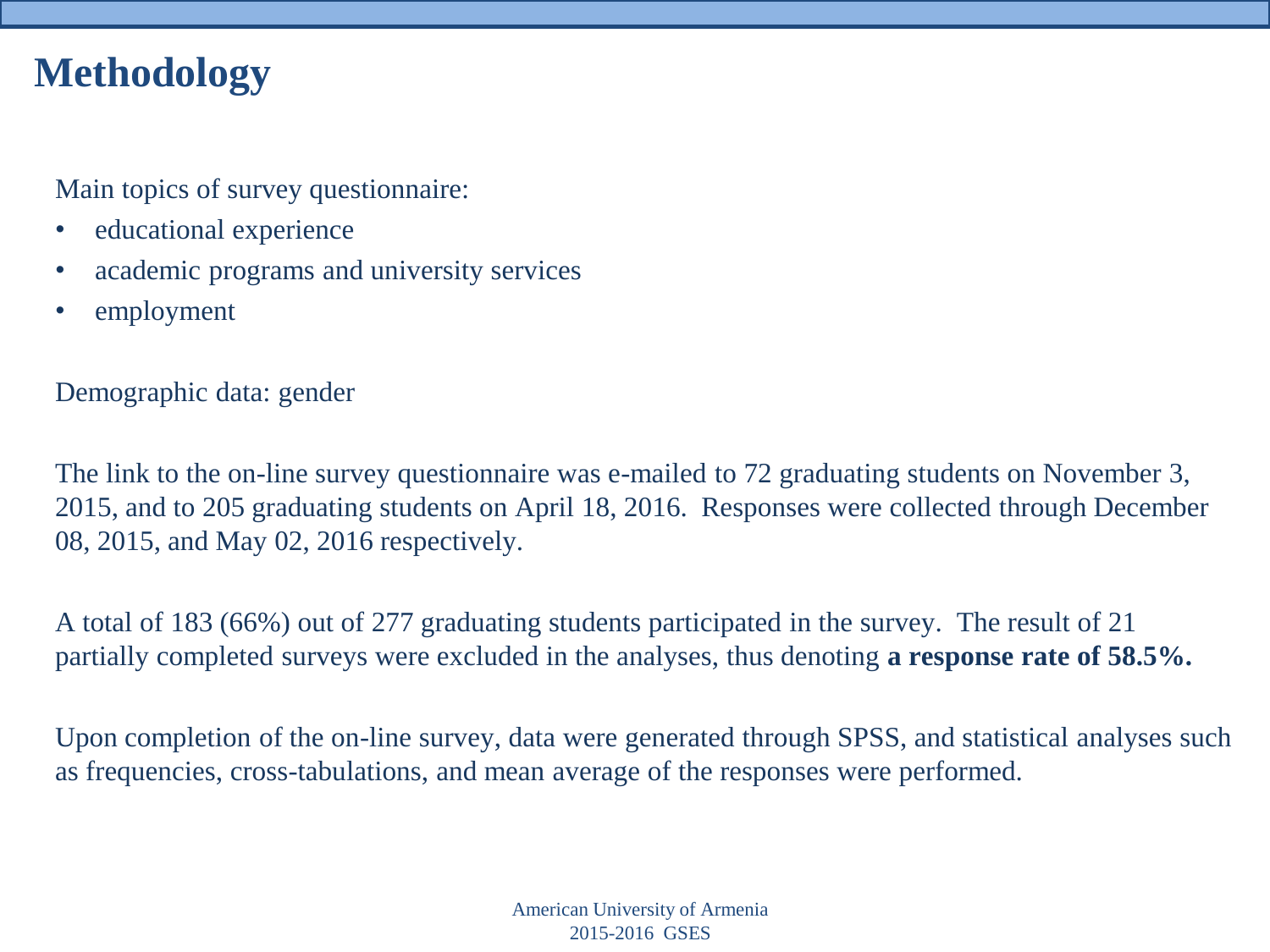# **Response Rate and Background Profile**

<span id="page-3-0"></span>

| <b>Response rate by academic program</b>                                            |                                 |                                |  |  |  |  |
|-------------------------------------------------------------------------------------|---------------------------------|--------------------------------|--|--|--|--|
| Description                                                                         | Graduating<br><b>Students N</b> | Survey<br>Respondents $N(\% )$ |  |  |  |  |
| Master of Business Administration (MBA)                                             | 87                              | 53(61.0)                       |  |  |  |  |
| Master of Science in Economics (MSE)                                                | 18                              | 13(72.0)                       |  |  |  |  |
| Master of Political Science and International Affairs (M PSIA)                      | 32                              | 21(66.0)                       |  |  |  |  |
| Master of Laws (LL.M.)                                                              | 31                              | 13(42.0)                       |  |  |  |  |
| Master of Arts in Teaching English as a Foreign Language (MA TEFL)                  | 29                              | 19(66.0)                       |  |  |  |  |
| Master of Science in Computer and Information Science (MS CIS)                      | 15                              | 8(53.0)                        |  |  |  |  |
| Master of Engineering in Industrial Engineering and Systems Management<br>(ME IESM) | 28                              | 18(64.0)                       |  |  |  |  |
| <b>Master of Public Health</b>                                                      | 19                              | 11(58.0)                       |  |  |  |  |
| <b>TOTAL Graduate degree programs</b>                                               | 259                             | 156 (60.0)                     |  |  |  |  |
| <b>Graduate Certificates</b>                                                        | 18                              | 6(33.0)                        |  |  |  |  |
| <b>TOTAL</b>                                                                        | 277                             | 162(58.0)                      |  |  |  |  |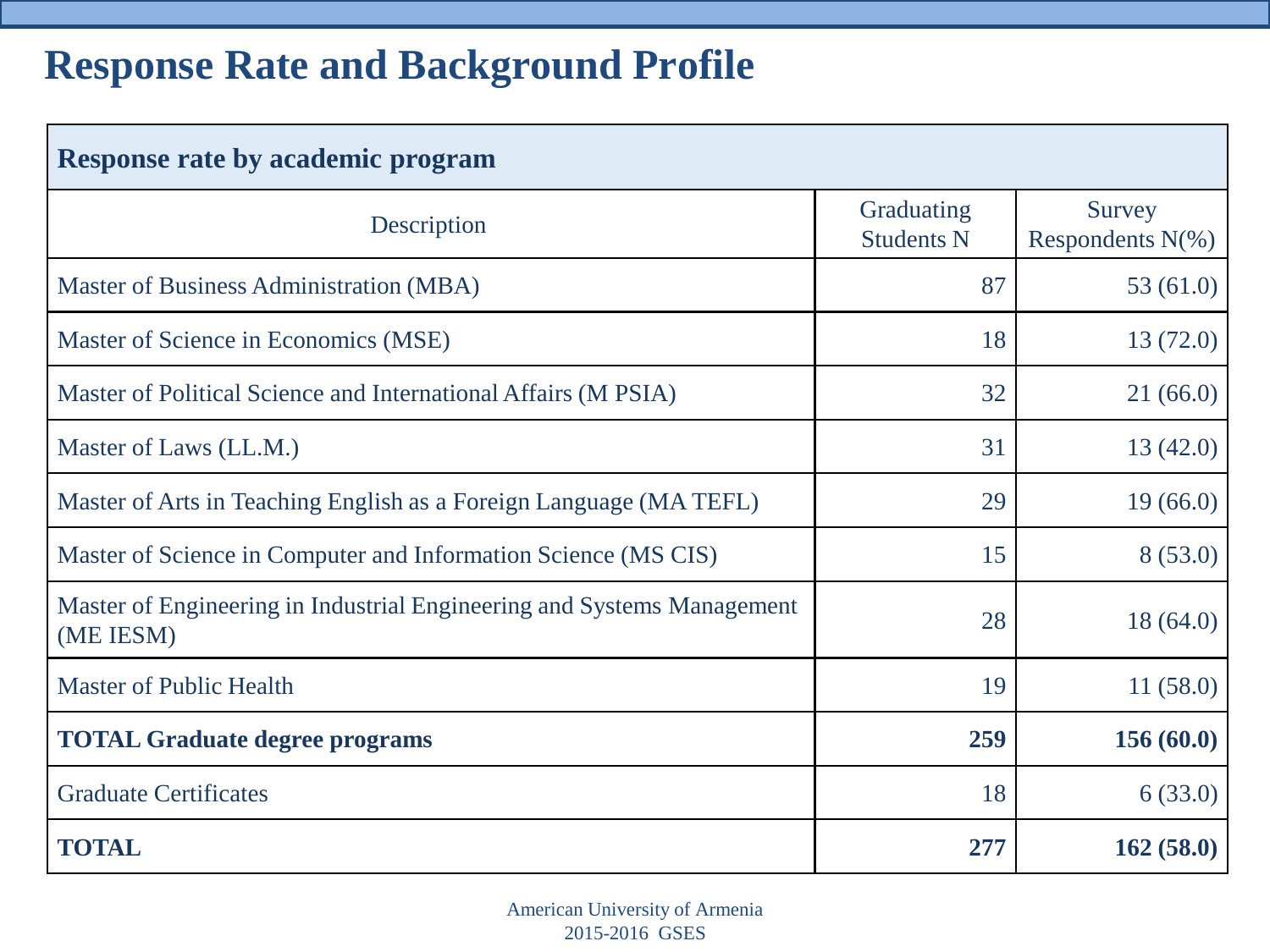## **Response Rate and Background Profile Cont'd**

| Distribution by sex (number and % of male and |                            |  |  |  |
|-----------------------------------------------|----------------------------|--|--|--|
| female students out of survey respondents)    |                            |  |  |  |
| Gender                                        | Survey Respondents $N$ (%) |  |  |  |
| Female                                        | 113(71.1)                  |  |  |  |
| Male                                          | 46(28.9)                   |  |  |  |
| <b>TOTAL</b>                                  | 159(100.0)                 |  |  |  |

| Distribution by sex (number and % of male and female respondents out of |                                      |                            |  |  |  |  |  |
|-------------------------------------------------------------------------|--------------------------------------|----------------------------|--|--|--|--|--|
| respective number of graduating students)                               |                                      |                            |  |  |  |  |  |
| Gender                                                                  | <b>Number of Graduating Students</b> | Survey Respondents $N$ (%) |  |  |  |  |  |
| Female                                                                  | 197                                  | 113(57.4)                  |  |  |  |  |  |
| Male                                                                    | 80                                   | 46(57.5)                   |  |  |  |  |  |
| <b>TOTAL</b>                                                            | 277                                  | 159(57.4)                  |  |  |  |  |  |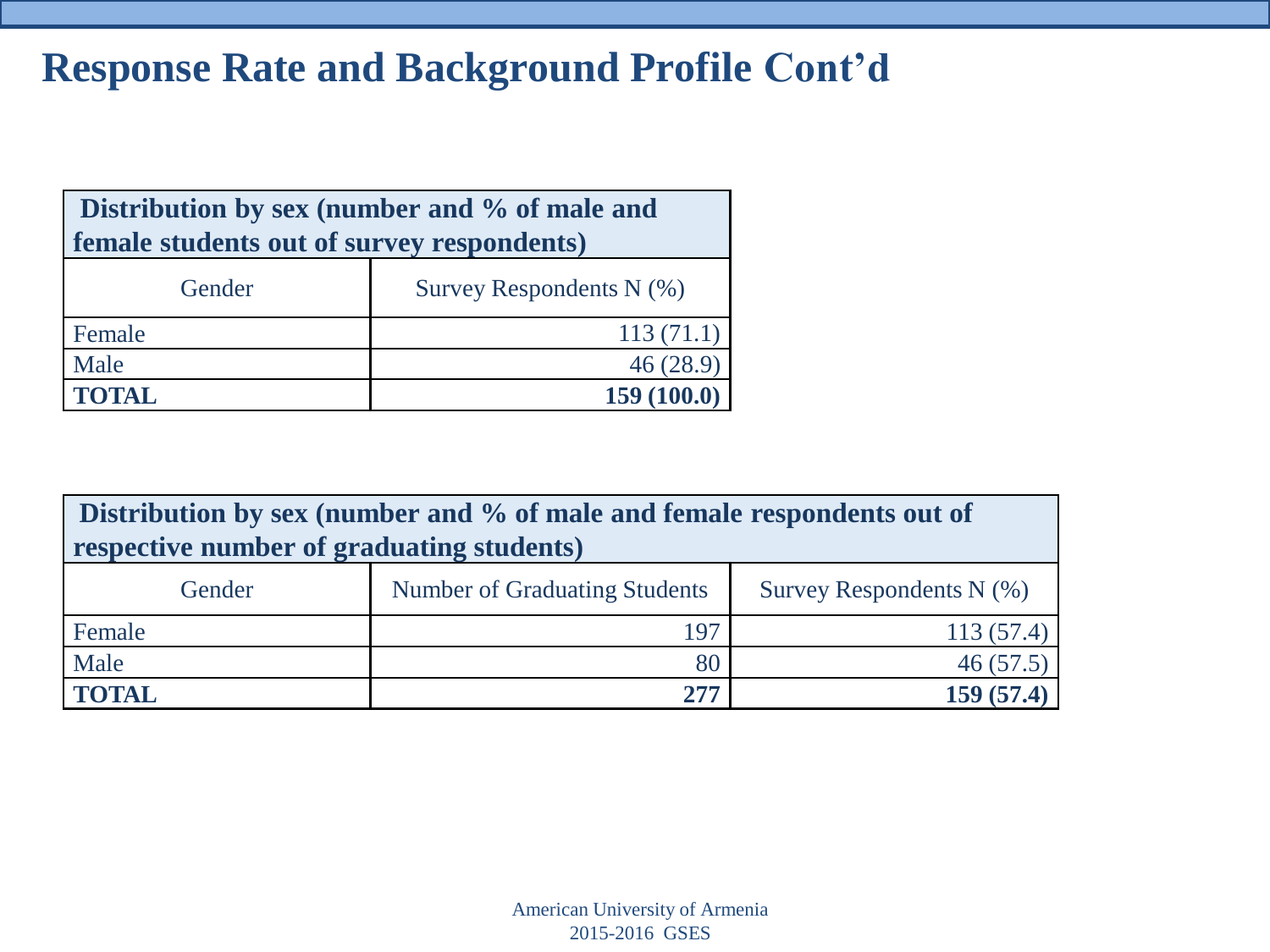#### **Response Rate and Background Profile Cont'd**

| Among the graduate schools that you considered, was AUA your: |           |                                      |  |  |  |  |
|---------------------------------------------------------------|-----------|--------------------------------------|--|--|--|--|
| Choice                                                        | Year      | <b>Survey Respondents</b><br>$N(\%)$ |  |  |  |  |
|                                                               | 2012      | 128(85.3)                            |  |  |  |  |
|                                                               | 2013      | 88 (83.8)                            |  |  |  |  |
| First choice                                                  | 2014      | 108(86.4)                            |  |  |  |  |
|                                                               | 2014-2015 | 128(82.0)                            |  |  |  |  |
|                                                               | 2015-2016 | 136(84.0)                            |  |  |  |  |
|                                                               | 2012      | 16(10.7)                             |  |  |  |  |
|                                                               | 2013      | 14(13.3)                             |  |  |  |  |
| Second choice                                                 | 2014      | 14(11.2)                             |  |  |  |  |
|                                                               | 2014-2015 | 24(15.4)                             |  |  |  |  |
|                                                               | 2015-2016 | 23(14.2)                             |  |  |  |  |
|                                                               | 2012      | 6(4.0)                               |  |  |  |  |
|                                                               | 2013      | 3(2.9)                               |  |  |  |  |
| Third choice or lower                                         | 2014      | 3(2.4)                               |  |  |  |  |
|                                                               | 2014-2015 | 4(2.6)                               |  |  |  |  |
|                                                               | 2015-2016 | 3(1.9)                               |  |  |  |  |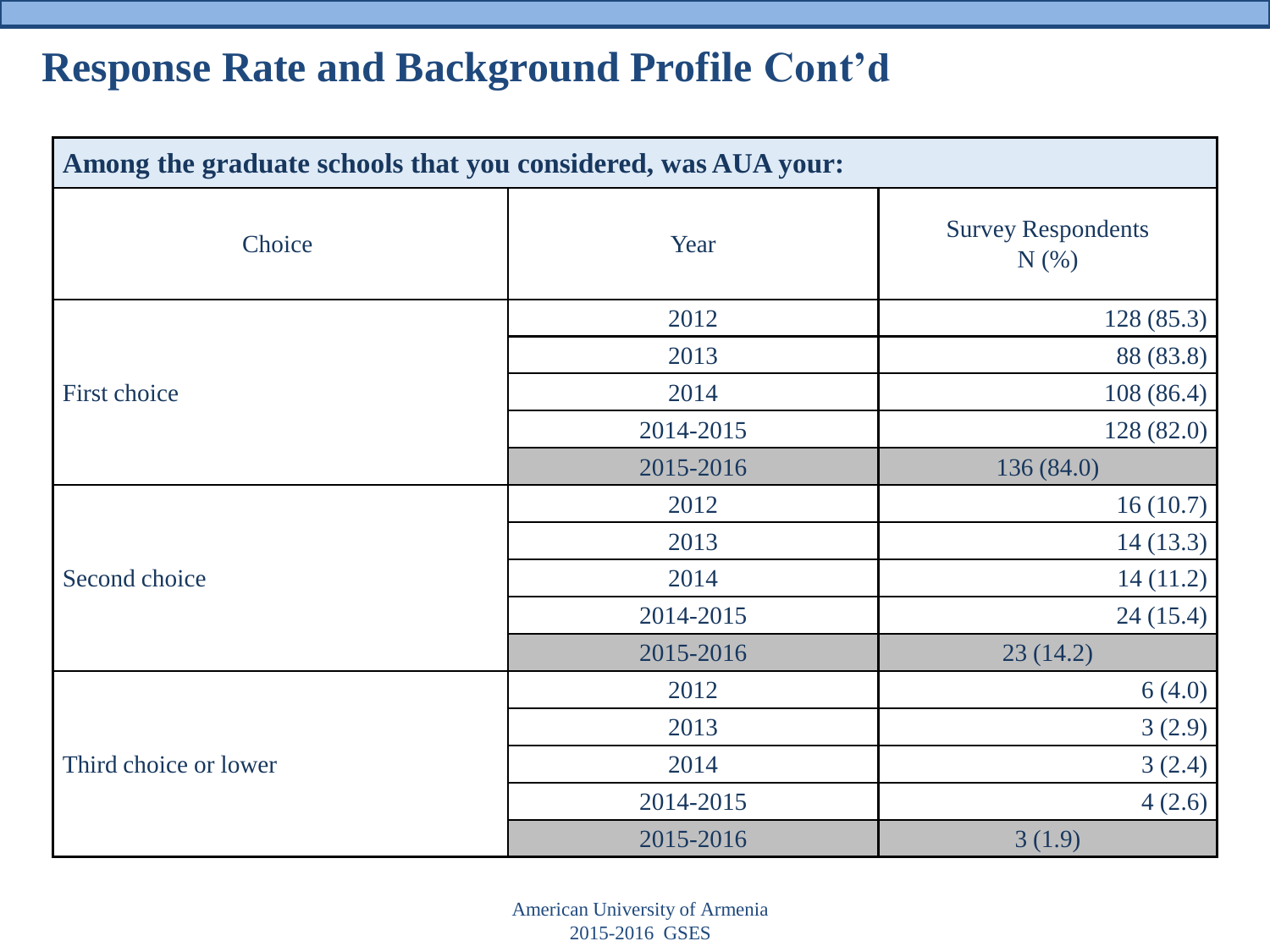#### **Employment Status During Graduate Studies**

<span id="page-6-0"></span>

| What was your employment status during most of your graduate education? $N(\%)$ |           |            |              |  |  |
|---------------------------------------------------------------------------------|-----------|------------|--------------|--|--|
| Description                                                                     | Male      | Female     | <b>Total</b> |  |  |
| Worked regularly full time                                                      | 23(50.0)  | 34(30.4)   | 57(36.1)     |  |  |
| Worked regularly part time                                                      | 11(23.9)  | 18(16.1)   | 29(18.4)     |  |  |
| Worked occasionally (either part time or full time)                             | 8(17.4)   | 27(24.1)   | 35(22.2)     |  |  |
| Did not work                                                                    | 4(8.7)    | 33(29.5)   | 37(23.4)     |  |  |
| <b>TOTAL</b>                                                                    | 46(100.0) | 112(100.0) | 158(100.0)   |  |  |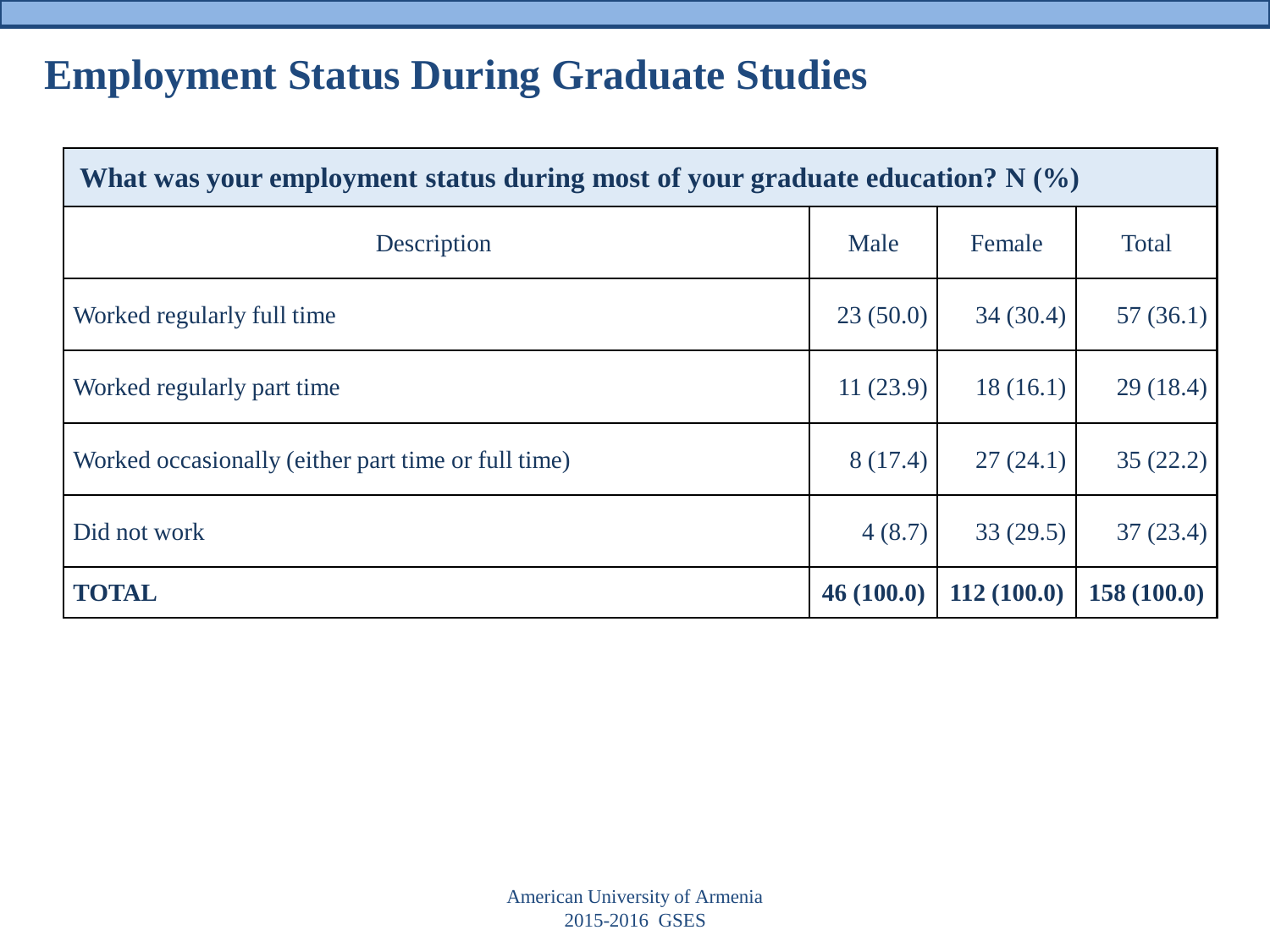# **Employment Status During Graduate Studies Cont'd**

| What was your employment status during most of your graduate education? |           |          |  |  |  |  |
|-------------------------------------------------------------------------|-----------|----------|--|--|--|--|
| Description                                                             | Year      | N(% )    |  |  |  |  |
|                                                                         | 2012      | 55(36.7) |  |  |  |  |
|                                                                         | 2013      | 21(20.0) |  |  |  |  |
| Worked regularly full time                                              | 2014      | 34(27.2) |  |  |  |  |
|                                                                         | 2014-2015 | 46(29.5) |  |  |  |  |
|                                                                         | 2015-2016 | 57(36.1) |  |  |  |  |
|                                                                         | 2012      | 20(13.3) |  |  |  |  |
|                                                                         | 2013      | 23(21.9) |  |  |  |  |
| Worked regularly part time                                              | 2014      | 20(16.0) |  |  |  |  |
|                                                                         | 2014-2015 | 32(20.5) |  |  |  |  |
|                                                                         | 2015-2016 | 29(18.4) |  |  |  |  |
|                                                                         | 2012      | 39(26.0) |  |  |  |  |
|                                                                         | 2013      | 32(30.5) |  |  |  |  |
| Worked occasionally (either part time or full time)                     | 2014      | 37(29.6) |  |  |  |  |
|                                                                         | 2014-2015 | 41(26.3) |  |  |  |  |
|                                                                         | 2015-2016 | 35(22.2) |  |  |  |  |
|                                                                         | 2012      | 36(24.0) |  |  |  |  |
|                                                                         | 2013      | 29(27.6) |  |  |  |  |
| Did not work                                                            | 2014      | 34(27.2) |  |  |  |  |
|                                                                         | 2014-2015 | 37(23.7) |  |  |  |  |
|                                                                         | 2015-2016 | 37(23.4) |  |  |  |  |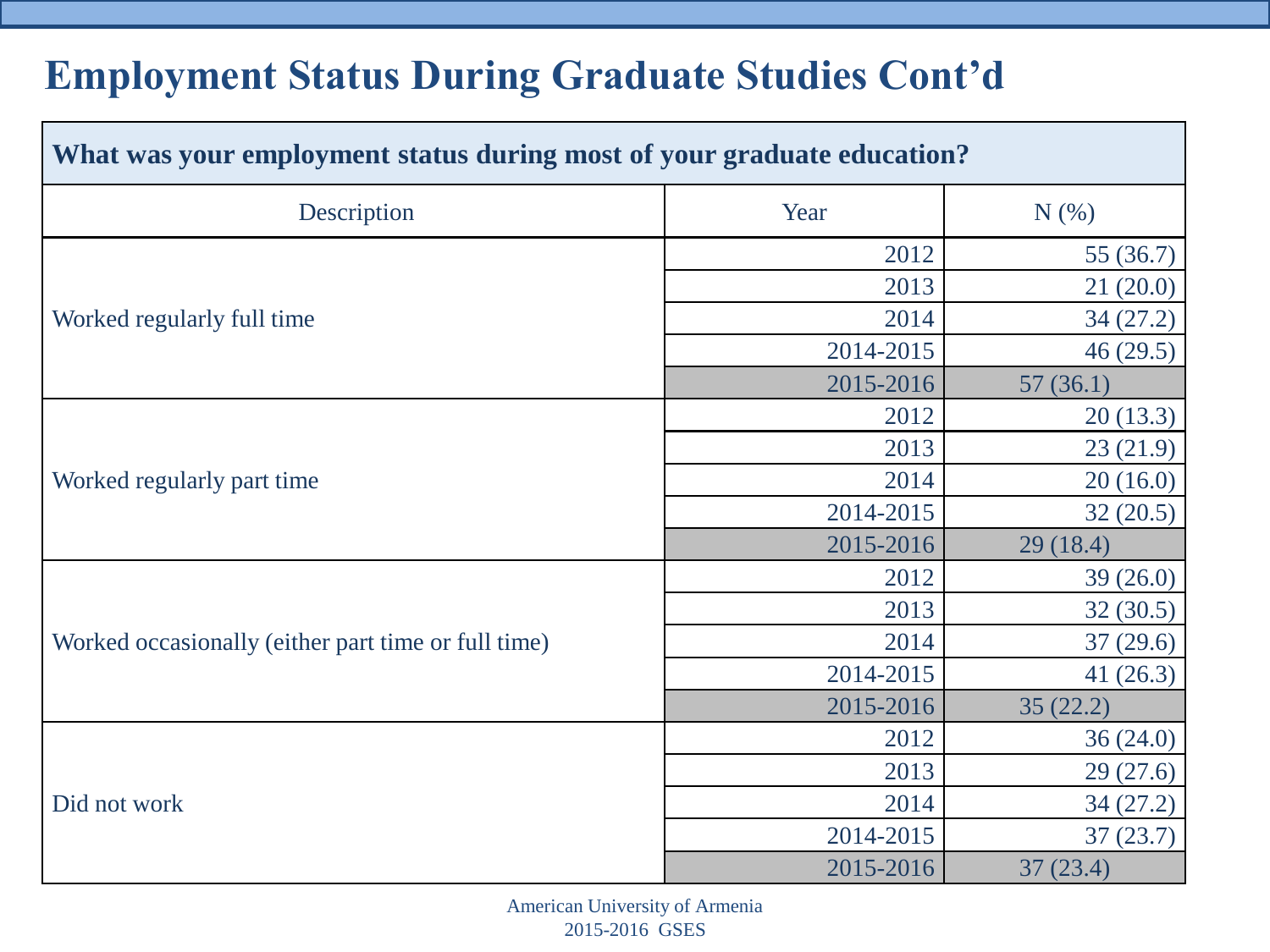# **Further Education and Employment Plans**

<span id="page-8-0"></span>

| What are your immediate employment/education plans? (by gender) $N$ (%) |            |           |              |  |  |  |
|-------------------------------------------------------------------------|------------|-----------|--------------|--|--|--|
| Description                                                             | Female     | Male      | <b>TOTAL</b> |  |  |  |
| I am currently employed and am not seeking alternative employment       | 14(12.4)   | 15(32.6)  | 29(18.2)     |  |  |  |
| I am currently employed but am seeking alternative employment           | 48 (42.5)  | 16(34.8)  | 64(40.3)     |  |  |  |
| I am unemployed and seeking employment                                  | 45(39.8)   | 10(21.7)  | 55(34.6)     |  |  |  |
| I am unemployed but not seeking employment                              | 2(1.8)     | 0(0.0)    | 2(1.3)       |  |  |  |
| I will be / am continuing my graduate education                         | 3(2.7)     | 4(8.7)    | 7(4.4)       |  |  |  |
| Other (please specify)                                                  | 1(0.9)     | 1(2.2)    | 2(1.3)       |  |  |  |
| <b>TOTAL</b>                                                            | 112(100.0) | 46(100.0) | 158(100.0)   |  |  |  |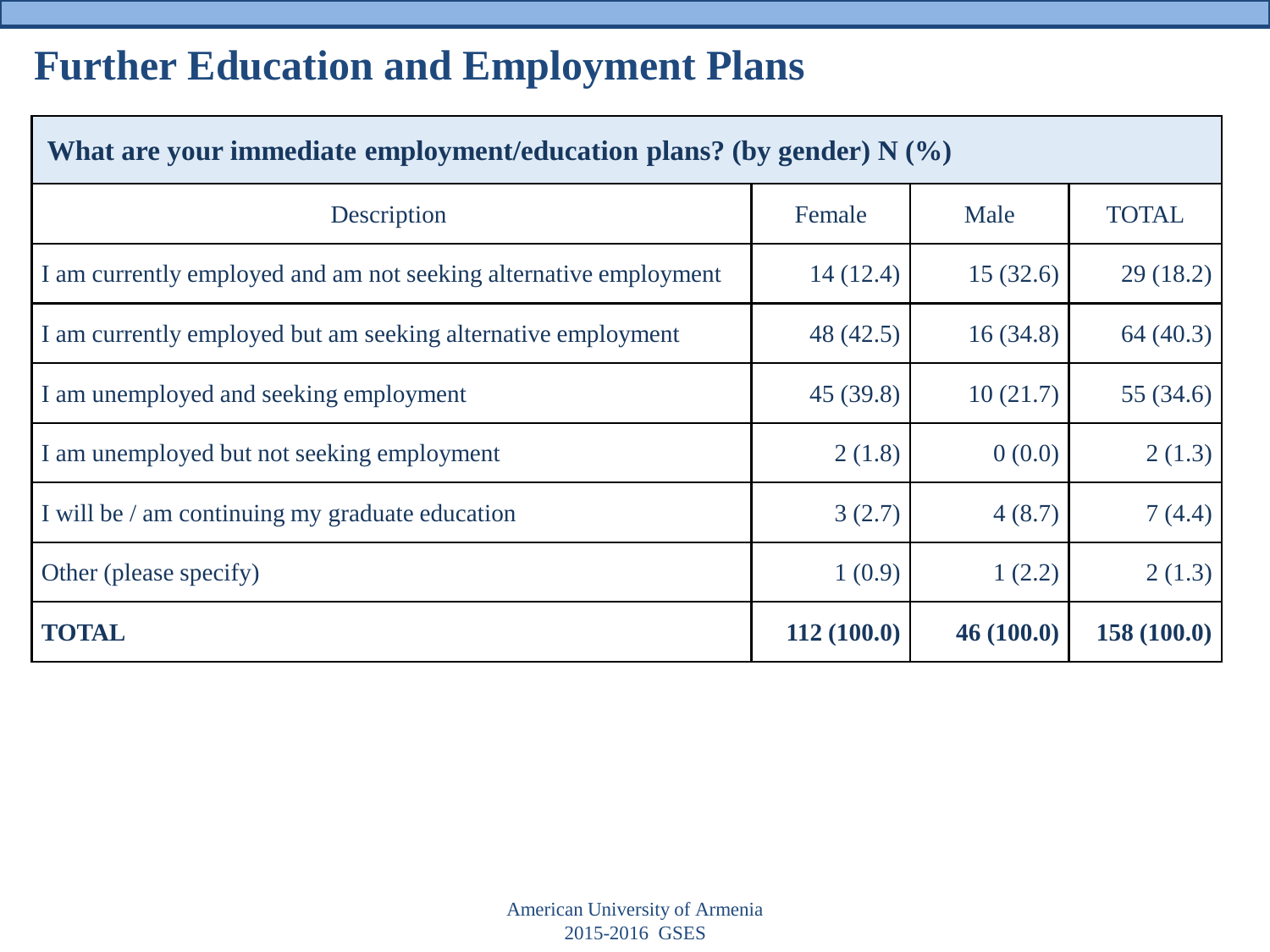# **Further Education and Employment Plans Cont'd**

| What are your immediate employment/education plans? (by gender) $N$ (%)                                                                                            |            |           |              |  |  |  |
|--------------------------------------------------------------------------------------------------------------------------------------------------------------------|------------|-----------|--------------|--|--|--|
| Description                                                                                                                                                        | Female     | Male      | <b>TOTAL</b> |  |  |  |
| Public – RoA Government (including public organizations, institutions,<br>agencies, and bodies run by Armenian national, regional, and/or local<br>government)     | 13(11.8)   | 4(8.9)    | 17(11.0)     |  |  |  |
| Public – Non RoA Government (including public organizations, institutions,<br>agencies, and bodies run by Armenian national, regional, and/or local<br>government) | 21(19.1)   | 3(6.7)    | 24(15.5)     |  |  |  |
| Private- Commercial (including Armenian and non-Armenian/multinational<br>FOR PPOFIT organizations, businesses, companies, corporations, group<br>practices, etc.) | 54(49.1)   | 23(51.1)  | 77(49.7)     |  |  |  |
| Private – Non - commercial (including Armenian and non-<br>Armenian/multinational NOT FOR PROFIT organizations, NGOs, CSOs,<br>foundations, charities, etc.)       | 12(10.9)   | 4(8.9)    | 16(10.3)     |  |  |  |
| Self-employment (including sole proprietors, individual entrepreneurs, sole<br>traders, freelancers, and independent professional practitioners)                   | 10(9.1)    | 11(24.4)  | 21(13.5)     |  |  |  |
| <b>TOTAL</b>                                                                                                                                                       | 110(100.0) | 45(100.0) | 155(100.0)   |  |  |  |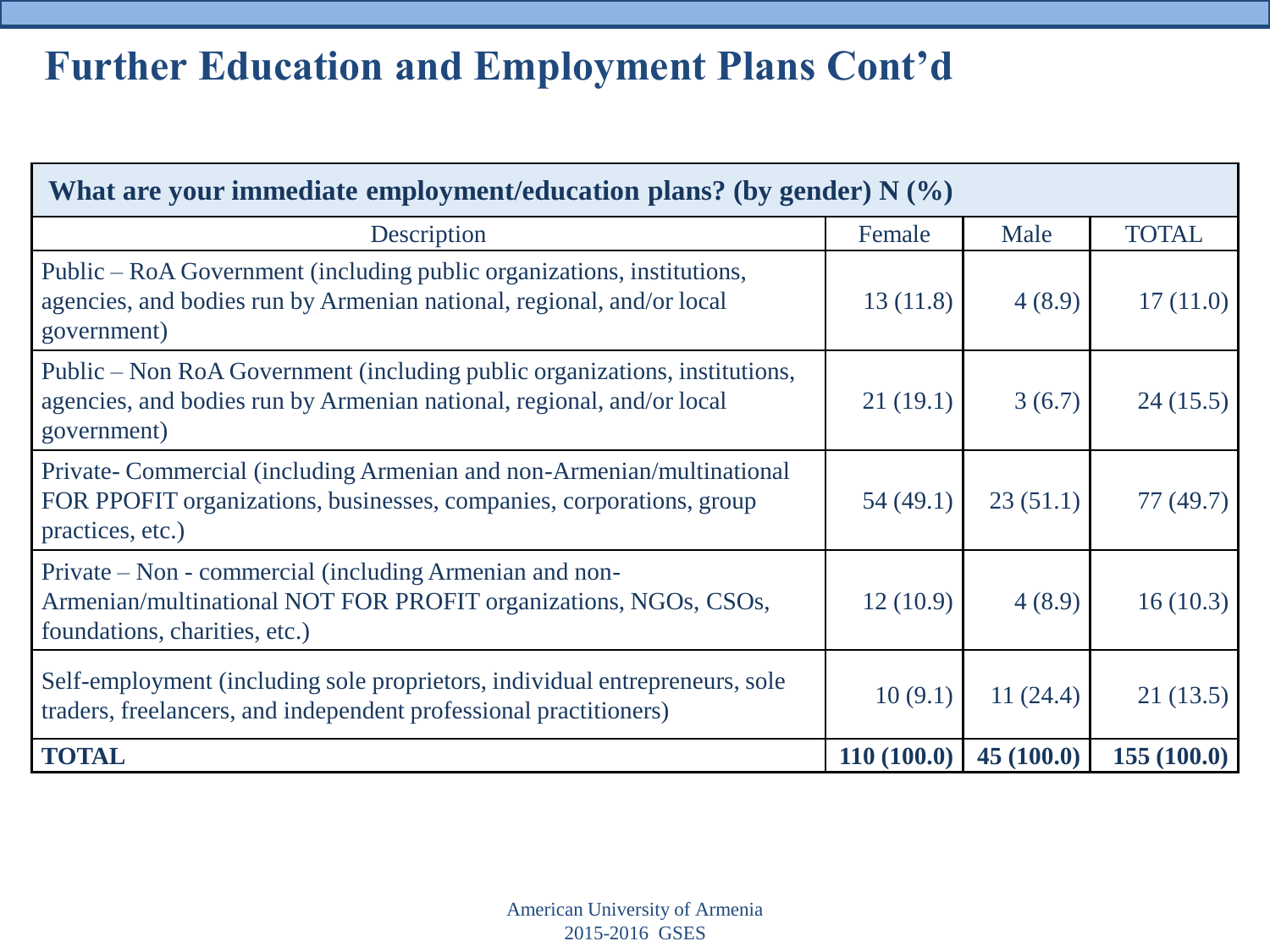# **Employment Plans Cont'd**

| In what industry is your current/potential employment? (by gender) $N$ (%) |            |           |              |  |  |
|----------------------------------------------------------------------------|------------|-----------|--------------|--|--|
| List of industries                                                         | Female     | Male      | <b>TOTAL</b> |  |  |
| Information and communication                                              | 15(14.2)   | 10(21.7)  | 25(16.4)     |  |  |
| Education                                                                  | 21(19.8)   | 3(6.5)    | 24(15.8)     |  |  |
| Banking, financial and insurance activities; Real estate                   | 17(16.0)   | 7(15.2)   | 24(15.8)     |  |  |
| Professional, scientific, and technical activities                         | 15(14.2)   | 1(2.2)    | 16(10.5)     |  |  |
| Human health and social work activities                                    | 7(6.6)     | 3(6.5)    | 10(6.6)      |  |  |
| Public administration and defense                                          | 7(6.6)     | 2(4.3)    | 9(5.9)       |  |  |
| Administrative and support service activities                              | 5(4.7)     | 3(6.5)    | 8(5.3)       |  |  |
| Manufacturing                                                              | 3(2.8)     | 3(6.5)    | 6(3.9)       |  |  |
| Wholesale and retail trade                                                 | 2(1.9)     | 3(6.5)    | 5(3.3)       |  |  |
| Accommodation and food/beverage service activities                         | 1(0.9)     | 2(4.3)    | 3(2.0)       |  |  |
| Agriculture, forestry, and fishing                                         | 1(0.9)     | 2(4.3)    | 3(2.0)       |  |  |
| Arts, entertainment and recreation                                         | 3(2.8)     | 0(0.0)    | 3(2.0)       |  |  |
| <b>Utilities</b>                                                           | 0(0.0)     | 2(4.3)    | 2(1.3)       |  |  |
| <b>Transportation and storage</b>                                          | 1(0.9)     | 1(2.2)    | 2(1.3)       |  |  |
| Mining and natural resources                                               | 1(0.9)     | 0(0.0)    | 1(0.7)       |  |  |
| Construction                                                               | 1(0.9)     | 0(0.0)    | 1(0.7)       |  |  |
| Other (please specify)                                                     | 6(5.7)     | 4(8.7)    | 10(6.6)      |  |  |
| <b>TOTAL</b>                                                               | 106(100.0) | 46(100.0) | 152(100.0)   |  |  |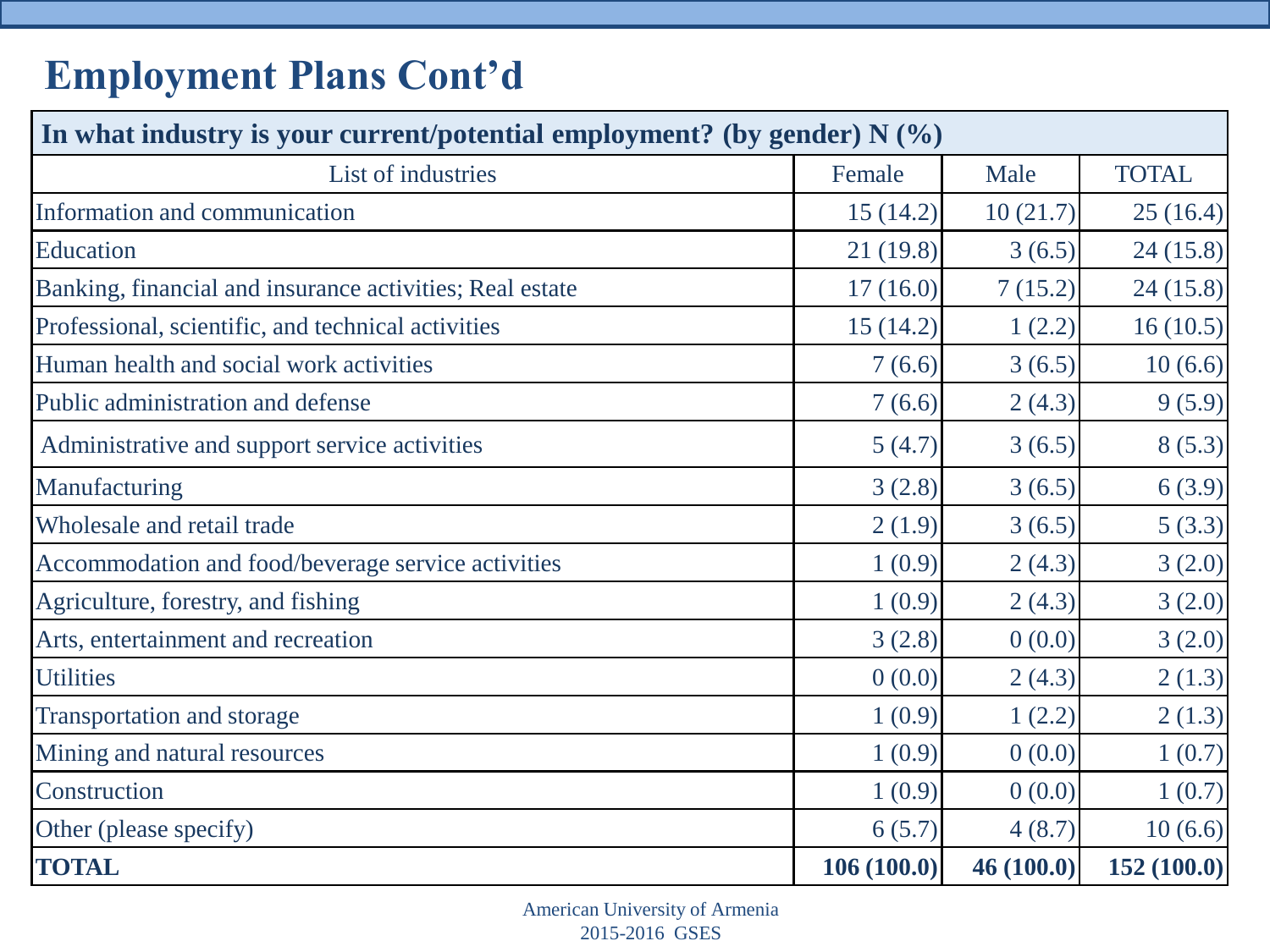## **Academic Program**

|                           |                                                      | <b>Total</b> |               | <b>Measures</b>                                            |           | <b>Total</b> |               |
|---------------------------|------------------------------------------------------|--------------|---------------|------------------------------------------------------------|-----------|--------------|---------------|
| <b>Measures</b>           | Year                                                 | M            | $\frac{0}{0}$ |                                                            | Year      | M            | $\frac{0}{0}$ |
|                           | 2012                                                 | 2.28         | 69.3          |                                                            | 2012      | 1.71         | 90.0          |
| The sequence of courses   | 2013                                                 | 2.41         | 61.0          | Interactions among students                                | 2013      | 1.80         | 86.7          |
| was appropriate           | 2014                                                 | 2.48         | 56.8          | and faculty were                                           | 2014      | 1.71         | 88.8          |
|                           | 2014-2015                                            | 2.18         | 75.0          | characterized by mutual                                    | 2014-2015 | 1.73         | 85.8          |
|                           | 2015-2016                                            | 2.32         | 71.3          | respect                                                    | 2015-2016 | 1.85         | 83.8          |
|                           | 2012                                                 | 2.00         | 79.3          |                                                            | 2012      | 2.12         | 70.0          |
| Academic policies and     | 2013                                                 | 2.18         | 70.5          | In general, faculty members                                | 2013      | 2.12         | 72.4          |
| procedures were           | 2014<br>2.09<br>74.4<br>prepared carefully for their | 2014         | 2.25          | 65.6                                                       |           |              |               |
| communicated adequately   | 2014-2015                                            | 2.11         | 73.7          | courses                                                    | 2014-2015 | 2.05         | 73.7          |
|                           | 2015-2016                                            | 2.10         | 77.7          |                                                            | 2015-2016 | 2.18         | 72.6          |
|                           | 2012                                                 | 1.80         | 92.0          |                                                            | 2012      | 2.29         | 63.3          |
| Information about degree  | 2013                                                 | 2.11         | 72.4          | On the whole, faculty                                      | 2013      | 2.26         | 66.7          |
| requirements was          | 2014                                                 | 2.01         | 82.4          | members were well qualified                                | 2014      | 2.36         | 58.4          |
| communicated adequately   | 2014-2015                                            | 2.00         | 80.1          | to teach their courses.                                    | 2014-2015 | 2.23         | 66.6          |
|                           | 2015-2016                                            | 2.03         | 80.5          |                                                            | 2015-2016 | 2.40         | 61.0          |
| There was good            | 2012                                                 | 2.06         | 72.7          |                                                            | 2012      | 2.39         | 58.7          |
| communication between     | 2013                                                 | 2.11         | 70.5          | There were many                                            | 2013      | 2.15         | 67.6          |
| faculty and students      | 2014                                                 | 2.23         | 68.0          | opportunities outside the                                  | 2014      | 2.16         | 69.6          |
| regarding student needs,  | 2014-2015                                            | 2.03         | 75.0          | classroom for interaction<br>between students and faculty. | 2014-2015 | 2.26         | 64.1          |
| concerns, and suggestions | 2015-2016                                            | 2.15         | 68.8          |                                                            | 2015-2016 | 2.32         | 68.8          |

<span id="page-11-0"></span>*\*Mean and combined percent of strongly agree and agree, 1=strongly agree and 5=strongly disagree; missing values excluded*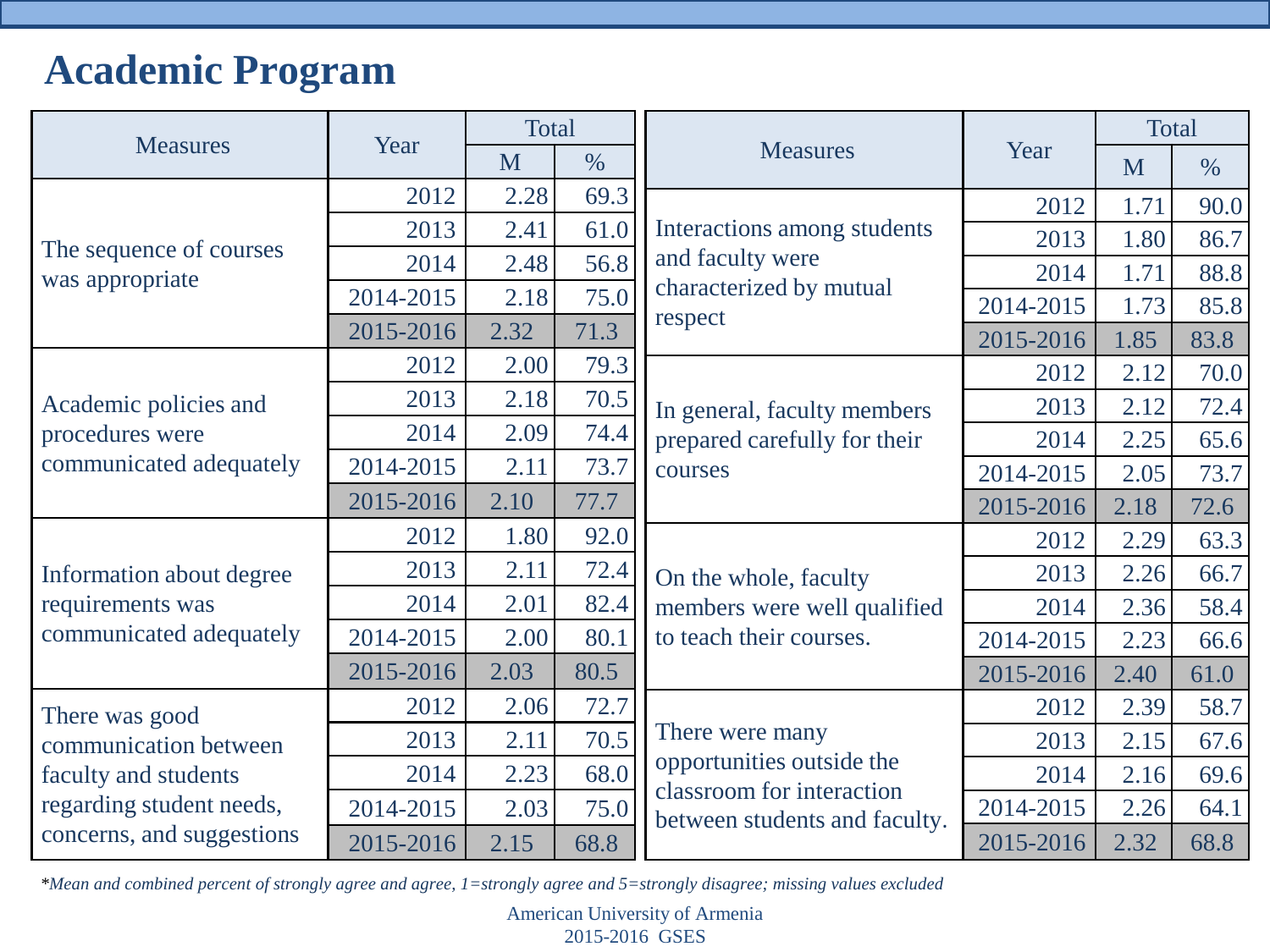## **Academic Program Cont'd**

| <b>Measures</b>                                    | Year      |      | Total         | <b>Measures</b>                       |           |      | <b>Total</b>  |
|----------------------------------------------------|-----------|------|---------------|---------------------------------------|-----------|------|---------------|
|                                                    |           | M    | $\frac{0}{0}$ |                                       | Year      | M    | $\frac{0}{0}$ |
| Overall, faculty in my                             | 2012      | 2.08 | 76.0          |                                       | 2012      | 1.92 | 78.7          |
| academic program were                              | 2013      | 2.04 | 75.3          | I would recommend my                  | 2013      | 2.00 | 74.3          |
| interested in the                                  | 2014      | 2.16 | 70.4          | graduate program to                   | 2014      | 2.17 | 68.0          |
| professional development of                        | 2014-2015 | 1.94 | 77.5          | prospective students                  | 2014-2015 | 1.95 | 80.1          |
| students                                           | 2015-2016 | 2.09 | 71.3          |                                       | 2015-2016 | 2.10 | 72.5          |
|                                                    | 2012      | 2.14 | 75.3          | If I had the opportunity to           | 2012      | 2.10 | 67.3          |
|                                                    | 2013      | 2.20 | 69.5          | make the choice again, I              | 2013      | 2.17 | 64.8          |
| In general, the courses I<br>took were well taught | 2014      | 2.40 | 58.4          | would enroll in this<br>program again | 2014      | 2.38 | 55.2          |
|                                                    | 2014-2015 | 2.20 | 70.5          |                                       | 2014-2015 | 2.20 | 68.6          |
|                                                    | 2015-2016 | 2.21 | 70.0          |                                       | 2015-2016 | 2.24 | 65.7          |
| The courses I took were                            | 2012      | 2.04 | 79.3          | The grading system at AUA<br>is fair  | 2012      | 2.10 | 73.3          |
|                                                    | 2013      | 1.96 | 75.2          |                                       | 2013      | 2.14 | 72.4          |
| valuable for my future                             | 2014      | 2.06 | 76.0          |                                       | 2014      | 2.14 | 68.0          |
| career                                             | 2014-2015 | 2.02 | 77.6          |                                       | 2014-2015 | 2.10 | 71.8          |
|                                                    | 2015-2016 | 2.08 | 78.2          |                                       | 2015-2016 | 2.08 | 73.8          |
|                                                    | 2012      | 1.89 | 84.7          |                                       | 2012      | 2.08 | 72.7          |
| My program was                                     | 2013      | 1.94 | 82.9          | The grading system of my              | 2013      | 2.19 | 67.7          |
| intellectually challenging                         | 2014      | 2.16 | 74.4          | academic program is fair              | 2014      | 2.22 | 66.4          |
| and stimulating                                    | 2014-2015 | 1.98 | 78.8          |                                       | 2014-2015 | 2.09 | 74.3          |
|                                                    | 2015-2016 | 2.00 | 81.8          |                                       | 2015-2016 | 2.10 | 74.1          |

*\*Mean and combined percent of strongly agree and agree, 1=strongly agree and 5=strongly disagree; missing values excluded*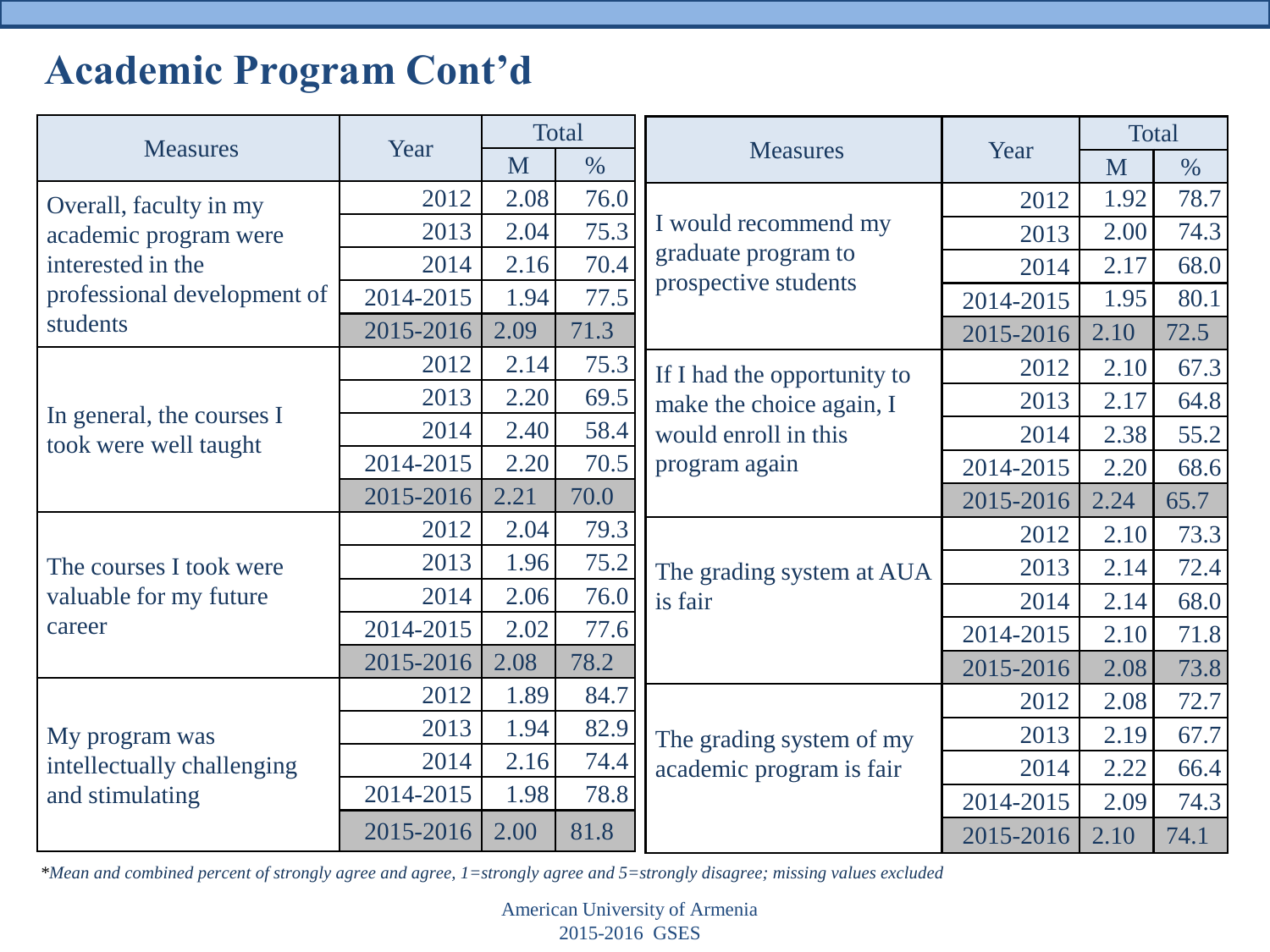## **Educational Methods**

| During your graduate studies, how often did your coursework use the following educational methods? |           |      |  |  |  |
|----------------------------------------------------------------------------------------------------|-----------|------|--|--|--|
| <b>Educational Methods</b>                                                                         | Year      | Mean |  |  |  |
|                                                                                                    | 2012      | 4.11 |  |  |  |
|                                                                                                    | 2013      | 4.09 |  |  |  |
| Memorizing facts and ideas from lectures and readings                                              | 2014      | 4.12 |  |  |  |
|                                                                                                    | 2014-2015 | 4.19 |  |  |  |
|                                                                                                    | 2015-2016 | 3.88 |  |  |  |
|                                                                                                    | 2012      | 5.22 |  |  |  |
|                                                                                                    | 2013      | 5.20 |  |  |  |
| Analyzing cases or situations in-depth                                                             | 2014      | 5.26 |  |  |  |
|                                                                                                    | 2014-2015 | 5.33 |  |  |  |
|                                                                                                    | 2015-2016 | 4.92 |  |  |  |
|                                                                                                    | 2012      | 4.74 |  |  |  |
|                                                                                                    | 2013      | 4.94 |  |  |  |
| Synthesizing ideas and/or information into new more<br>complex interpretations and relationships   | 2014      | 4.65 |  |  |  |
|                                                                                                    | 2014-2015 | 4.97 |  |  |  |
|                                                                                                    | 2015-2016 | 4.65 |  |  |  |

<span id="page-13-0"></span>*\* Mean, 1=not at all, 2=very little, 3=somewhat, 4=sufficiently, 5=quite a bit, 6=very much, 7=tremendously*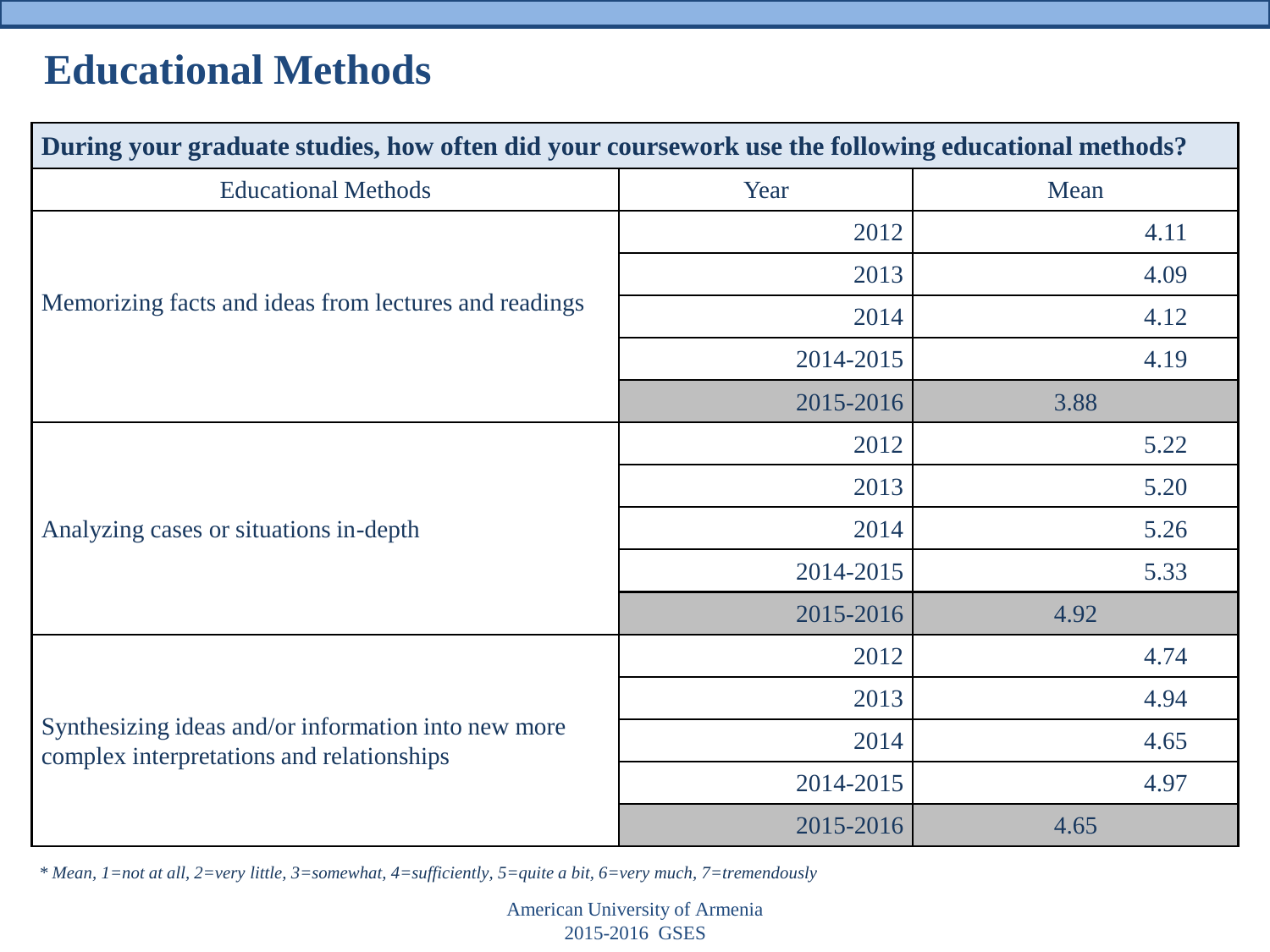#### **Educational Methods Cont'd**

| During your graduate studies, how often did your coursework use the following educational methods? |           |      |  |  |  |  |
|----------------------------------------------------------------------------------------------------|-----------|------|--|--|--|--|
| <b>Educational Methods</b>                                                                         | Year      | Mean |  |  |  |  |
|                                                                                                    | 2012      | 5.09 |  |  |  |  |
| Making judgments about the value of information,<br>arguments, or methods                          | 2013      | 5.00 |  |  |  |  |
|                                                                                                    | 2014      | 4.74 |  |  |  |  |
|                                                                                                    | 2014-2015 | 5.08 |  |  |  |  |
|                                                                                                    | 2015-2016 | 4.87 |  |  |  |  |
|                                                                                                    | 2012      | 5.19 |  |  |  |  |
| Applying theories or concepts to practical problems/                                               | 2013      | 5.15 |  |  |  |  |
| situations                                                                                         | 2014      | 5.03 |  |  |  |  |
|                                                                                                    | 2014-2015 | 5.06 |  |  |  |  |
|                                                                                                    | 2015-2016 | 4.98 |  |  |  |  |

*\* Mean, 1=not at all, 2=very little, 3=somewhat, 4=sufficiently, 5=quite a bit, 6=very much, 7=tremendously*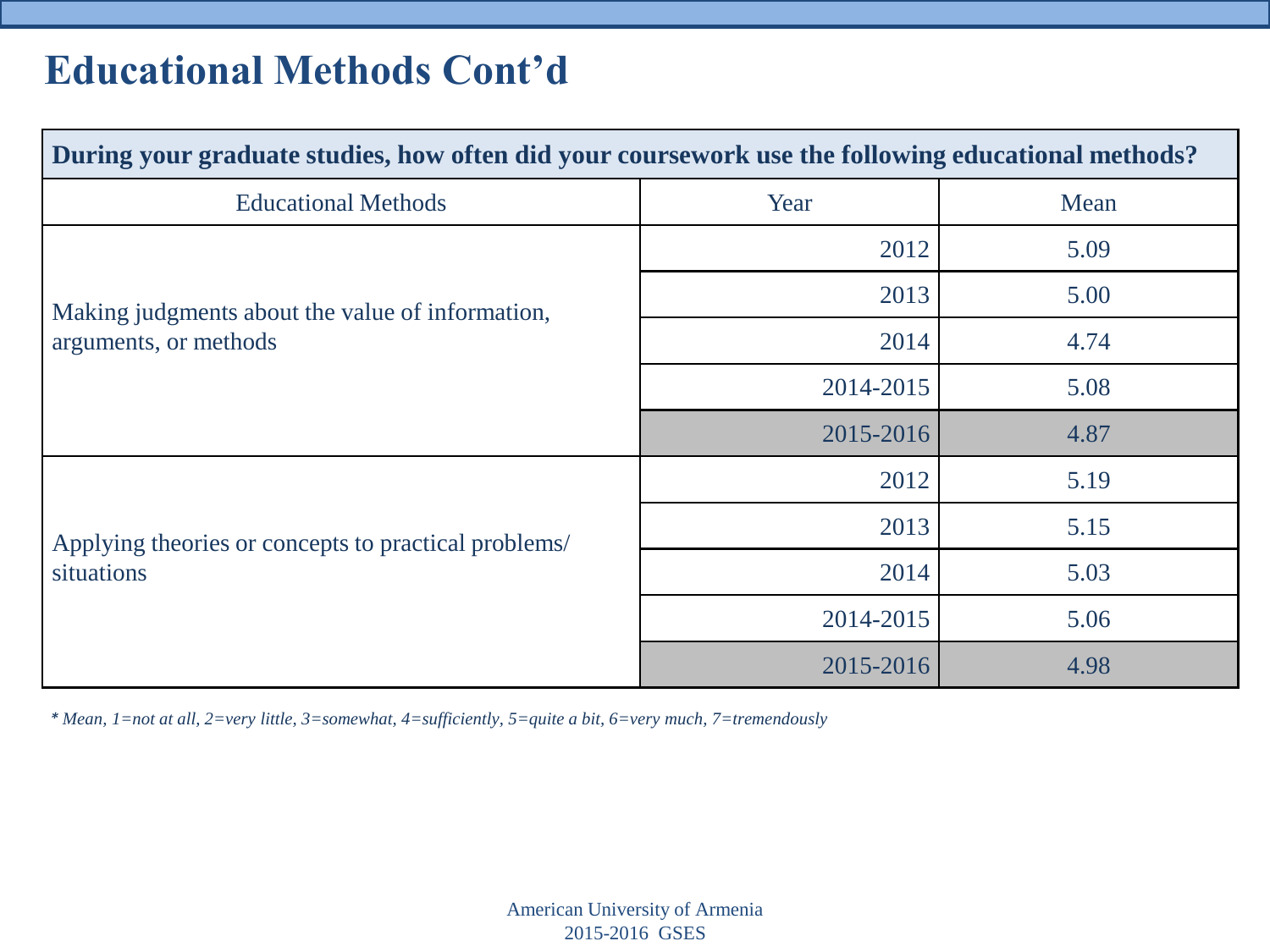# **Educational Methods Cont'd**

|                                          |           | <b>Total</b> |               |  |                                                                                                                                                              |                                                                                                          | <b>Total</b> |      |  |
|------------------------------------------|-----------|--------------|---------------|--|--------------------------------------------------------------------------------------------------------------------------------------------------------------|----------------------------------------------------------------------------------------------------------|--------------|------|--|
| <b>Measures</b>                          | Year      | M            | $\frac{0}{0}$ |  | <b>Measures</b>                                                                                                                                              | Year<br>2012<br>2013<br>2014<br>2014-2015<br>2015-2016<br>2012<br>2013<br>2014<br>2014-2015<br>2015-2016 | M            | $\%$ |  |
|                                          | 2012      | 2.16         | 67.3          |  |                                                                                                                                                              |                                                                                                          | 2.45         | 48.7 |  |
|                                          | 2013      | 2.37         | 56.2          |  |                                                                                                                                                              |                                                                                                          | 2.25         | 61.9 |  |
| Connection between ideas<br>and practice | 2014      | 2.14         | 67.2          |  | Research                                                                                                                                                     |                                                                                                          | 2.28         | 56.8 |  |
|                                          | 2014-2015 | 2.10         | 67.3          |  |                                                                                                                                                              |                                                                                                          | 2.30         | 53.2 |  |
|                                          | 2015-2016 | 1.90         | 78.0          |  |                                                                                                                                                              |                                                                                                          | 2.29         | 55.4 |  |
|                                          | 2012      | 3.00         | 19.3          |  | <b>Applied Research</b>                                                                                                                                      |                                                                                                          | 2.28         | 57.3 |  |
|                                          | 2013      | 2.89         | 20.9          |  |                                                                                                                                                              |                                                                                                          | 2.23         | 60.0 |  |
| Theoretical knowledge                    | 2014      | 2.92         | 24.8          |  |                                                                                                                                                              |                                                                                                          | 2.27         | 61.6 |  |
|                                          | 2014-2015 | 2.82         | 28.2          |  |                                                                                                                                                              |                                                                                                          | 2.17         | 60.3 |  |
|                                          | 2015-2016 | 2.82         | 28.9          |  |                                                                                                                                                              |                                                                                                          | 2.17         | 65.0 |  |
|                                          | 2012      | 2.33         | 56.7          |  | * Mean and combined percent of increase a great deal and increase<br>somewhat, 1=increase a great deal and 5=reduce a great deal; missing<br>values excluded |                                                                                                          |              |      |  |
|                                          | 2013      | 2.06         | 67.6          |  |                                                                                                                                                              |                                                                                                          |              |      |  |
| Problem solving                          | 2014      | 2.10         | 68.0          |  |                                                                                                                                                              |                                                                                                          |              |      |  |
|                                          | 2014-2015 | 2.18         | 60.9          |  |                                                                                                                                                              |                                                                                                          |              |      |  |
|                                          | 2015-2016 | 2.05         | 71.6          |  |                                                                                                                                                              |                                                                                                          |              |      |  |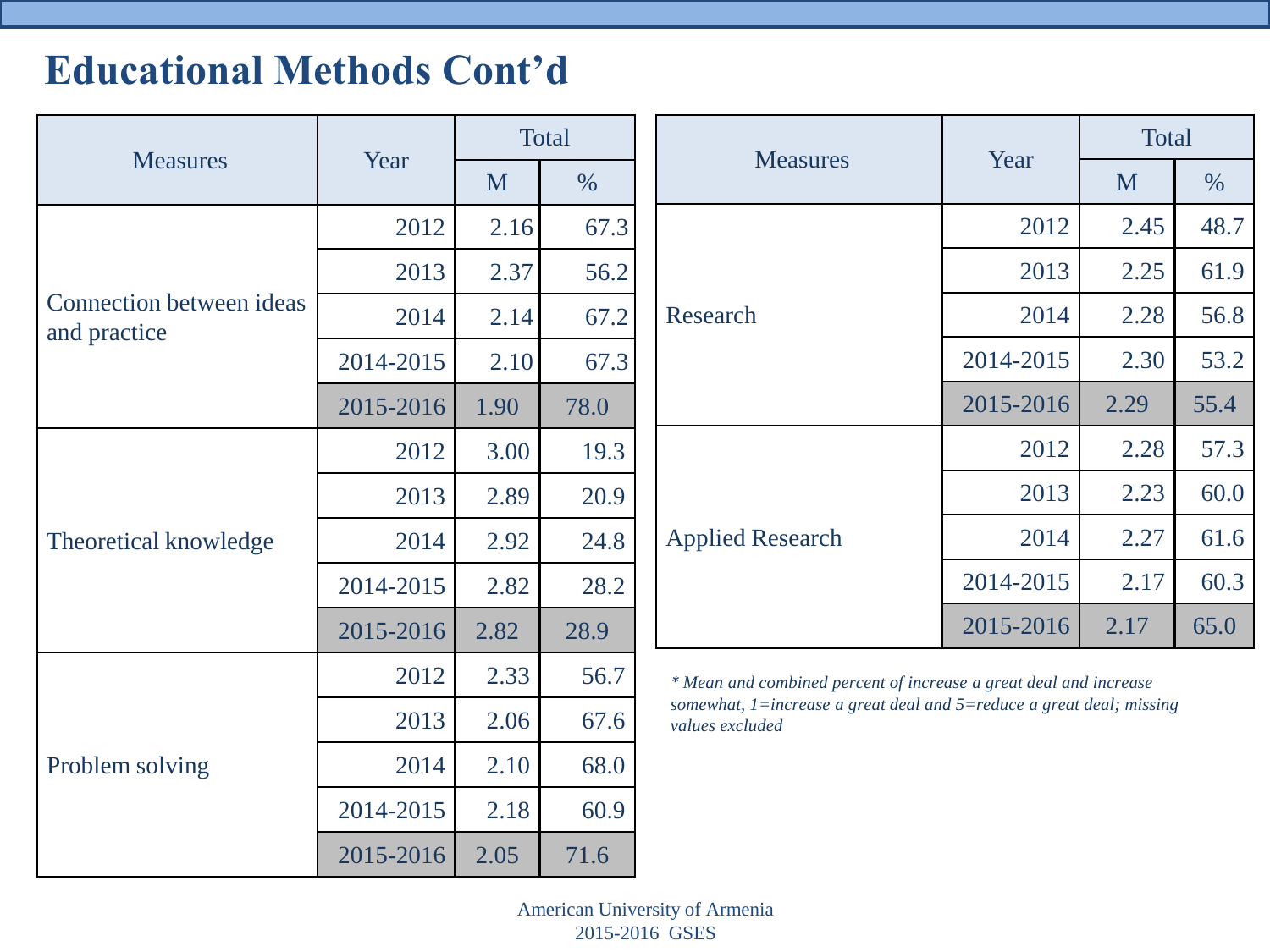#### **Overall Experience in Academic Program**

| Overall and in general, how would you rate your experience in your program? $M(\%)$ |      |      |  |  |  |  |  |
|-------------------------------------------------------------------------------------|------|------|--|--|--|--|--|
| 2012                                                                                | 2.03 | 80.0 |  |  |  |  |  |
| 2013                                                                                | 2.10 | 70.5 |  |  |  |  |  |
| 2014                                                                                | 2.24 | 59.2 |  |  |  |  |  |
| 2014-2015                                                                           | 1.87 | 84.0 |  |  |  |  |  |
| 2015-2016                                                                           | 1.95 | 81.5 |  |  |  |  |  |

| Overall and in general, how would you rate your experience in your program? $N$ (%) |            |           |              |  |  |  |  |
|-------------------------------------------------------------------------------------|------------|-----------|--------------|--|--|--|--|
|                                                                                     | Female     | Male      | <b>TOTAL</b> |  |  |  |  |
| Excellent                                                                           | 30(26.5)   | 10(21.7)  | 40(25.2)     |  |  |  |  |
| Good                                                                                | 65(57.5)   | 26(56.5)  | 91 (57.2)    |  |  |  |  |
| Average                                                                             | 17(15.0)   | 10(21.7)  | 27(17.0)     |  |  |  |  |
| Poor                                                                                | 0(0.0)     | 0(0.0)    | 0(0.0)       |  |  |  |  |
| Very poor                                                                           | 1(0.9)     | 0(0.0)    | 1(0.6)       |  |  |  |  |
| <b>TOTAL</b>                                                                        | 113(100.0) | 46(100.0) | 159(100.0)   |  |  |  |  |
| Mean (1=excellent and 5=very poor)                                                  | 1.91       | 2.00      | 1.93         |  |  |  |  |

<span id="page-16-0"></span>*\*Mean and combined percent of excellent and good; scale of 1 to 5, 1=excellent and 5= very poor; missing values excluded*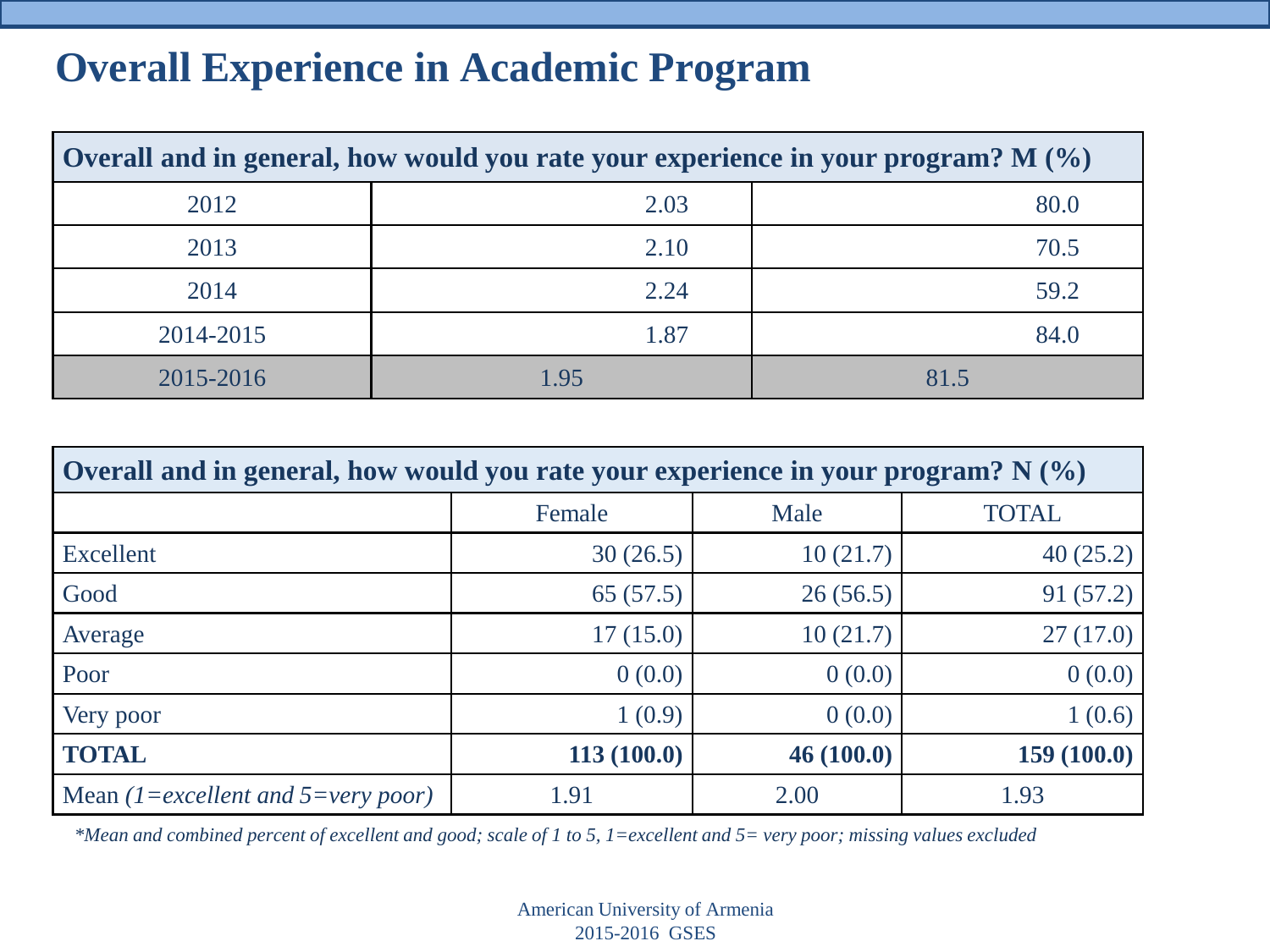#### **Support in the Degree Program**

|                                                         | Year      | <b>Total</b> |               | <b>Measures</b>                                                    | Year<br>2012<br>2013<br>2014<br>2014-2015<br>2015-2016<br>2012<br>2013<br>2014<br>2014-2015<br>2015-2016<br>2012<br>2013<br>2014<br>2014-2015<br>2015-2016<br>2012<br>2013 | <b>Total</b> |      |
|---------------------------------------------------------|-----------|--------------|---------------|--------------------------------------------------------------------|----------------------------------------------------------------------------------------------------------------------------------------------------------------------------|--------------|------|
| <b>Measures</b>                                         |           | M            | $\frac{0}{0}$ |                                                                    |                                                                                                                                                                            |              | M    |
|                                                         | 2012      | 2.12         | 73.3          |                                                                    |                                                                                                                                                                            | 2.13         | 72.7 |
| Student advising (e.g.,                                 | 2013      | 2.04         | 78.1          | <b>Opportunities for formal</b>                                    |                                                                                                                                                                            | 2.26         | 61.9 |
| guidance on academic                                    | 2014      | 2.08         | 74.4          | student evaluations of                                             |                                                                                                                                                                            | 2.28         | 66.4 |
| requirements, thesis/essay)                             | 2014-2015 | 2.00         | 80.8          | instruction                                                        |                                                                                                                                                                            | 2.08         | 71.1 |
|                                                         | 2015-2016 | 2.18         | 73.2          |                                                                    |                                                                                                                                                                            | 2.22         | 67.7 |
| 64.7<br>2012<br>2.24                                    |           |              | 2.67          | 40.7                                                               |                                                                                                                                                                            |              |      |
| Adequacy of support for                                 | 2013      | 2.14         | 72.4          | Career and/or further study<br>advising and planning by<br>faculty |                                                                                                                                                                            | 2.64         | 41.9 |
| research (e.g., research<br>facilities such as labs and | 2014      | 2.02         | 74.2          |                                                                    |                                                                                                                                                                            | 2.40         | 52.8 |
| centers)                                                | 2014-2015 | 1.94         | 82.7          |                                                                    |                                                                                                                                                                            | 2.40         | 55.7 |
|                                                         | 2015-2016 | 2.20         | 68.2          |                                                                    |                                                                                                                                                                            | 2.58         | 51.3 |
| Opportunity for research<br>experience or practical     | 2012      | 2.47         | 54.0          | Support of staff in the<br>degree program                          |                                                                                                                                                                            | 2.14         | 72.7 |
|                                                         | 2013      | 2.23         | 66.6          |                                                                    |                                                                                                                                                                            | 2.00         | 77.2 |
|                                                         | 2014      | 2.25         | 60.0          |                                                                    |                                                                                                                                                                            | 2.09         | 72.8 |
| skills application                                      | 2014-2015 | 2.18         | 68.6          |                                                                    |                                                                                                                                                                            | 2.03         | 75.0 |
|                                                         | 2015-2016 | 2.28         | 65.4          |                                                                    |                                                                                                                                                                            | 2.10         | 71.9 |
|                                                         | 2012      | 2.26         | 64.0          |                                                                    |                                                                                                                                                                            | 2.12         | 70.0 |
| <b>Communications about</b>                             | 2013      | 2.24         | 62.9          | Advising for students on                                           |                                                                                                                                                                            | 2.13         | 67.6 |
| academic policies and                                   | 2014      | 2.25         | 68.0          | policies and rights and                                            | 2014                                                                                                                                                                       | 2.20         | 64.6 |
| procedures                                              | 2014-2015 | 2.17         | 67.3          | responsibilities                                                   | 2014-2015                                                                                                                                                                  | 2.27         | 60.2 |
|                                                         | 2015-2016 | 2.28         | 61.7          |                                                                    | 2015-2016                                                                                                                                                                  | 2.28         | 63.7 |

<span id="page-17-0"></span>*\*Mean and combined percent of very satisfied and satisfied, 1=very satisfied and 5=very dissatisfied; missing values excluded*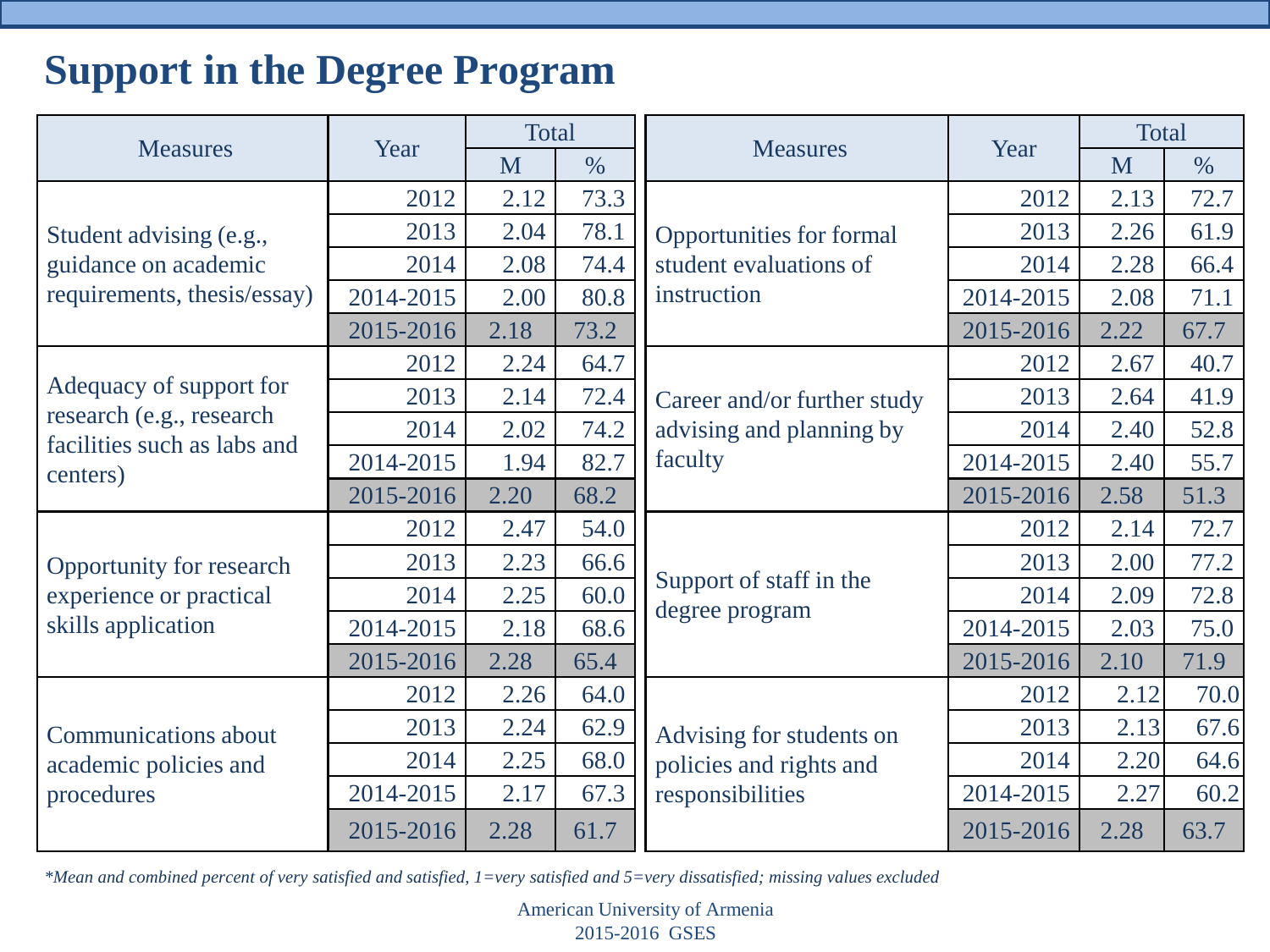# **University Services**

|                           |           | <b>Total</b> |               |                                                       |           | Total |               |
|---------------------------|-----------|--------------|---------------|-------------------------------------------------------|-----------|-------|---------------|
| <b>Measures</b>           | Year      | M            | $\frac{0}{0}$ | <b>Measures</b>                                       | Year      | M     | $\frac{0}{0}$ |
|                           | 2012      | 1.96         | 79.3          |                                                       | 2012      | 1.46  | 96.0          |
|                           | 2013      | 1.86         | 81.9          | <b>Classroom facilities and</b>                       | 2013      | 1.57  | 94.3          |
| Computer resources        | 2014      | 1.91         | 76.8          | equipment                                             | 2014      | 1.36  | 96.8          |
|                           | 2014-2015 | 1.75         | 87.2          |                                                       | 2014-2015 | 1.50  | 97.4          |
|                           | 2015-2016 | 1.91         | 78.1          |                                                       | 2015-2016 | 1.60  | 96.3          |
|                           | 2012      | 2.22         | 67.3          |                                                       | 2012      | 1.90  | 80.7          |
|                           | 2013      | 2.43         | 52.3          | Services provided by the<br>Office of the Registrar   | 2013      | 1.98  | 78.1          |
| Food services             | 2014      | 1.95         | 78.4          |                                                       | 2014      | 2.20  | 69.4          |
|                           | 2014-2015 | 1.84         | 82.1          |                                                       | 2014-2015 | 2.26  | 69.9          |
|                           | 2015-2016 | 1.91         | 79.4          |                                                       | 2015-2016 | 2.01  | 81.0          |
|                           | 2012      | 1.88         | 80.0          |                                                       | 2012      | 2.03  | 69.1          |
| Library resources in your | 2013      | 1.77         | 85.8          | Financial aid services –                              | 2013      | 1.92  | 75.2          |
| field of study            | 2014      | 1.80         | 83.2          | scholarships, loans, work                             | 2014      | 2.06  | 65.6          |
|                           | 2014-2015 | 1.72         | 85.9          | study                                                 | 2014-2015 | 2.19  | 64.1          |
|                           | 2015-2016 | 1.86         | 83.1          |                                                       | 2015-2016 | 2.22  | 65.0          |
|                           | 2012      | 1.73         | 88.7          |                                                       | 2012      |       |               |
| Library support services  | 2013      | 1.43         | 93.4          | Services provided by the<br><b>Center for Student</b> | 2013      |       |               |
|                           | 2014      | 1.47         | 94.4          |                                                       | 2014      | 2.28  | 63.7          |
|                           | 2014-2015 | 1.64         | 91.0          | <b>Success</b>                                        | 2014-2015 | 2.42  | 48.8          |
|                           | 2015-2016 | 1.69         | 91.2          |                                                       | 2015-2016 | 2.33  | 51.9          |

<span id="page-18-0"></span>*\*Mean and combined percent of very satisfied and satisfied, 1=very satisfied and 5=very dissatisfied; missing values excluded*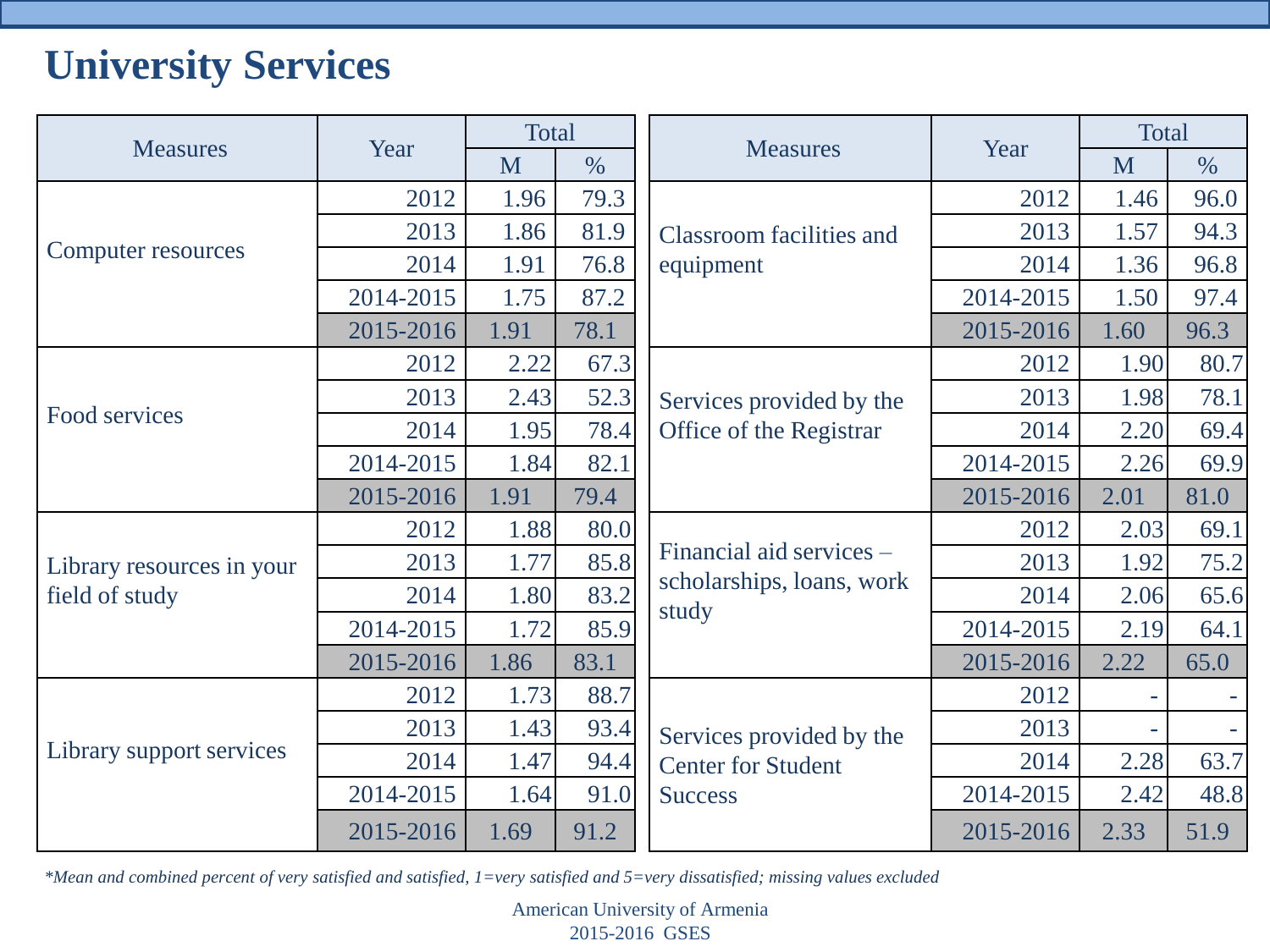## **University Services Cont'd**

| <b>Measures</b>                         | Year                      |      | Total |                                                                                                                                                                                                                                                                                          |   | <b>Total</b> |      |  |  |
|-----------------------------------------|---------------------------|------|-------|------------------------------------------------------------------------------------------------------------------------------------------------------------------------------------------------------------------------------------------------------------------------------------------|---|--------------|------|--|--|
|                                         |                           | M    | $\%$  | Year<br><b>Measures</b><br>2012<br>2013<br>Job interview advisement<br>2014<br>2014-2015<br>2015-2016<br>2012<br>Job/training/lecture<br>2013<br>announcements<br>2014<br>broadcasted via e-mail<br>2014-2015<br>2015-2016<br>satisfied and 5=very dissatisfied; missing values excluded | M | $\%$         |      |  |  |
|                                         | 2012                      | 2.24 | 62.7  |                                                                                                                                                                                                                                                                                          |   | 2.78         | 31.3 |  |  |
| Career advising and<br>planning by ACDO | 2013                      | 2.30 | 56.2  |                                                                                                                                                                                                                                                                                          |   | 2.62         | 37.2 |  |  |
|                                         | 2014                      | 2.08 | 69.6  |                                                                                                                                                                                                                                                                                          |   | 2.46         | 43.2 |  |  |
|                                         | 2014-2015                 | 2.16 | 68.0  |                                                                                                                                                                                                                                                                                          |   | 2.51         | 41.0 |  |  |
|                                         | 64.5<br>2015-2016<br>2.21 |      | 2.44  | 44.6                                                                                                                                                                                                                                                                                     |   |              |      |  |  |
|                                         | 2012                      | 2.38 | 56.7  |                                                                                                                                                                                                                                                                                          |   | 2.35         | 56.0 |  |  |
|                                         | 2013                      | 2.54 | 46.7  |                                                                                                                                                                                                                                                                                          |   | 2.46         | 47.6 |  |  |
| <b>Job</b> orientations                 | 2014                      | 2.30 | 57.6  |                                                                                                                                                                                                                                                                                          |   | 2.17         | 60.8 |  |  |
|                                         | 2014-2015                 | 2.33 | 56.4  |                                                                                                                                                                                                                                                                                          |   | 2.23         | 59.6 |  |  |
|                                         | 2015-2016                 | 2.32 | 57.6  |                                                                                                                                                                                                                                                                                          |   | 2.21         | 60.8 |  |  |
|                                         | 2012                      | 2.66 | 38.7  |                                                                                                                                                                                                                                                                                          |   |              |      |  |  |
| <b>CV/Cover letter writing</b>          | 2013                      | 2.69 | 33.3  | *Mean and combined percent of very satisfied and satisfied, $1=$ very                                                                                                                                                                                                                    |   |              |      |  |  |
| sessions                                | 2014                      | 2.50 | 41.6  |                                                                                                                                                                                                                                                                                          |   |              |      |  |  |
|                                         | 2014-2015                 | 2.49 | 40.4  |                                                                                                                                                                                                                                                                                          |   |              |      |  |  |
|                                         | 2015-2016                 | 2.46 | 44.9  |                                                                                                                                                                                                                                                                                          |   |              |      |  |  |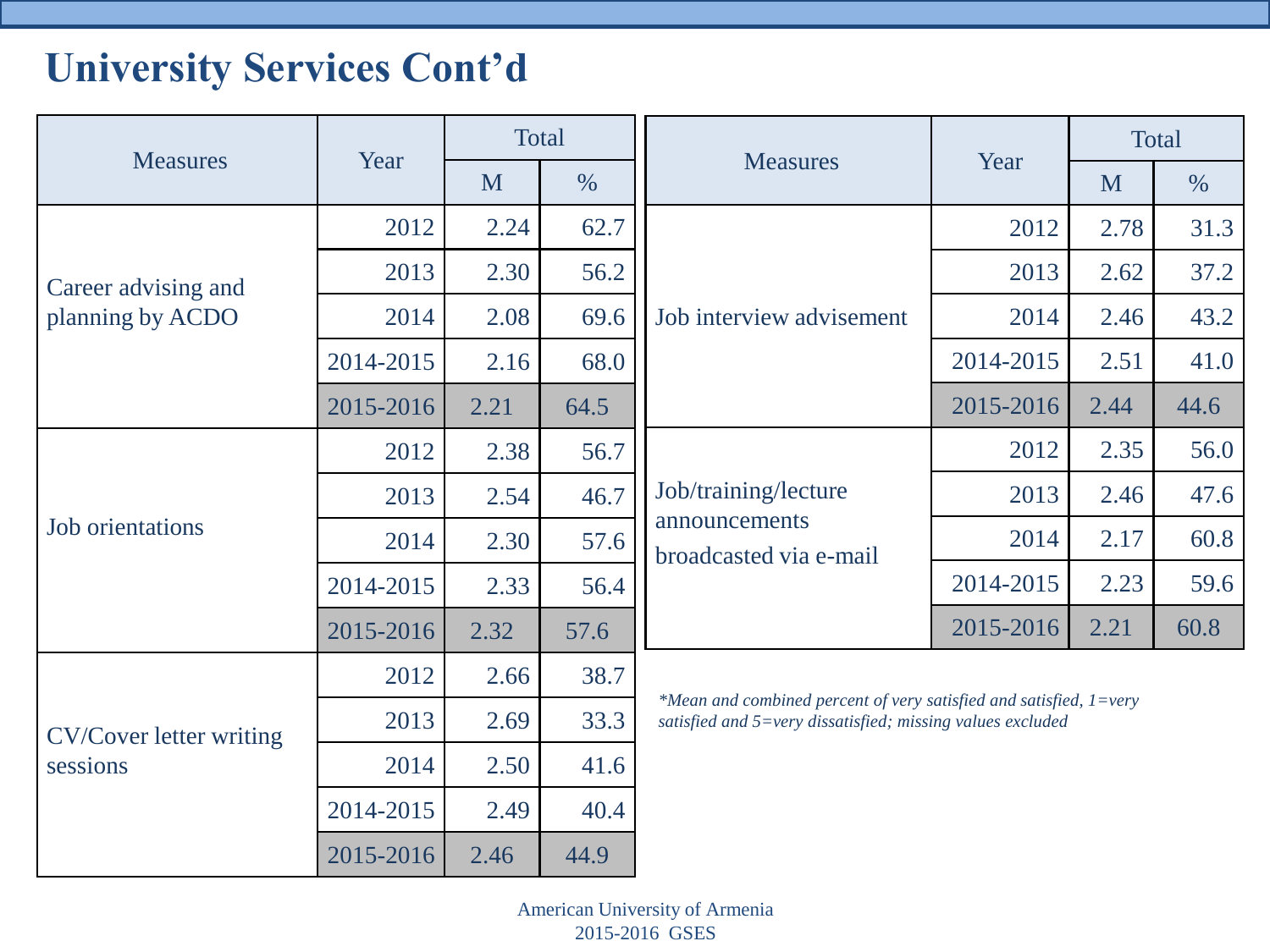#### **Graduate Education's Contribution to Student Development**

| How much did graduate education at AUA contribute to your development in the following areas? |      |  |  |  |  |
|-----------------------------------------------------------------------------------------------|------|--|--|--|--|
| Description                                                                                   | Mean |  |  |  |  |
| Making presentations to forums typical of your field of study                                 | 5.30 |  |  |  |  |
| Ability to function as part of a team                                                         | 5.17 |  |  |  |  |
| Ability to plan and carry out projects independently                                          | 5.10 |  |  |  |  |
| Presenting papers at conferences/seminars                                                     | 5.00 |  |  |  |  |
| Ability to critically analyze ideas and information                                           | 4.96 |  |  |  |  |
| Ability to solve analytical problems                                                          | 4.91 |  |  |  |  |
| <b>English Speaking skills</b>                                                                | 4.87 |  |  |  |  |
| Network with others in the field                                                              | 4.80 |  |  |  |  |
| Applying scientific methods of inquiry                                                        | 4.78 |  |  |  |  |
| Speaking skills                                                                               | 4.77 |  |  |  |  |
| <b>English Writing skills</b>                                                                 | 4.74 |  |  |  |  |
| Ability to lead and guide others                                                              | 4.67 |  |  |  |  |
| Writing skills                                                                                | 4.61 |  |  |  |  |
| Submitting papers for publication                                                             | 4.53 |  |  |  |  |
| Computer skills                                                                               | 4.17 |  |  |  |  |

<span id="page-20-0"></span>*\*Mean, 1=not at all, 2=very little, 3=somewhat, 4=sufficiently, 5=quite a bit, 6=very much, 7=tremendously*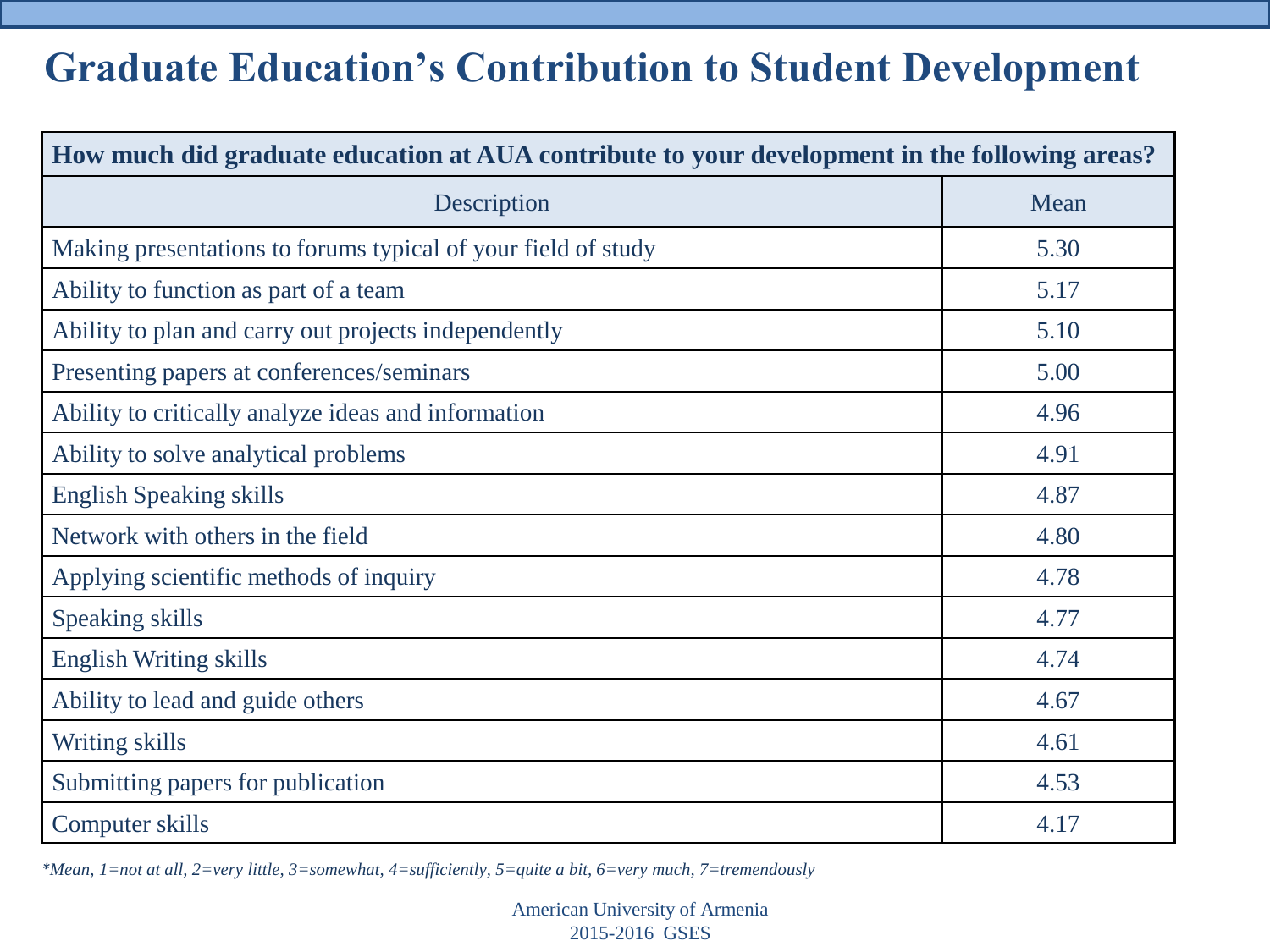# **Positive Highlights, Differences and Suggestions for Improvement**

| What are the three things you liked most<br>about AUA? Top seven | N  | What are the three most important differences<br>between AUA and other universities and college<br>in Armenia? Top seven | N              |
|------------------------------------------------------------------|----|--------------------------------------------------------------------------------------------------------------------------|----------------|
| Atmosphere/community/environment/culture                         | 54 | Atmosphere/community/environment/culture                                                                                 | 34             |
| Faculty members and support                                      | 44 | Knowledge gained/ its practicability/ skills                                                                             | 29             |
| Facilities, equipment, technologies                              | 31 | Student-faculty relationships/student centered<br>approach                                                               | 28             |
| Teaching/learning methodologies and<br>assignments               | 29 | Faculty members and support                                                                                              | 25             |
| Library resources and support                                    | 25 | Facilities/equipment/technologies                                                                                        | 25             |
| Quality of education/western teaching style                      | 21 | Quality of education/western teaching style                                                                              | 13             |
| Student-faculty relationships/student centered<br>approach       | 20 | Teaching/learning methodologies and<br>assignments                                                                       | $\overline{4}$ |

| What are the three most important things AUA could do to improve the quality of the graduate experience? |    |
|----------------------------------------------------------------------------------------------------------|----|
| Invite more (foreign) faculty (better/more qualified/experienced)                                        | 50 |
| Increase the number of courses (electives, specific courses) offered                                     | 28 |
| Improve educational methodologies/processes/materials                                                    | 19 |
| Improve the curriculum                                                                                   | 18 |
| Opportunities of study, exchange, internships (including with institutions abroad)                       |    |
| Improve facilities/equipment/technologies and their management                                           |    |

<span id="page-21-0"></span>*\*Open-ended question; responses recoded*